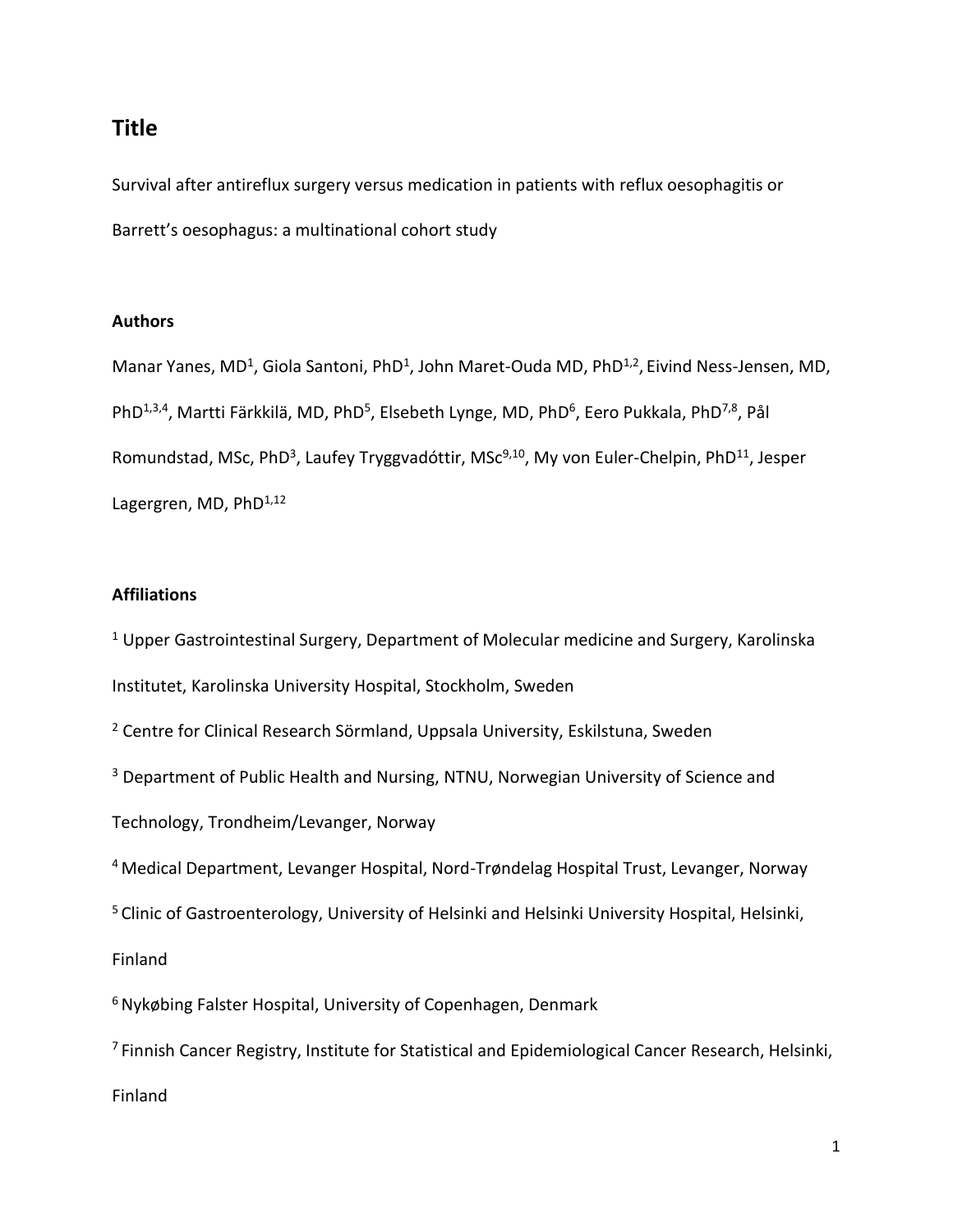<sup>8</sup>Faculty of Social Sciences, Tampere University, Tampere, Finland <sup>9</sup> Icelandic Cancer Registry, Icelandic Cancer Society, Reykjavik, Iceland <sup>10</sup> Faculty of Medicine, University of Iceland, Reykjavik, Iceland <sup>11</sup> Department of Public Health, University of Copenhagen, Copenhagen, Denmark <sup>12</sup> School of Cancer and Pharmaceutical Sciences, King's College London, United Kingdom

### **Corresponding author**

Professor Jesper Lagergren

Address: Upper Gastrointestinal Surgery, Department of Molecular medicine and Surgery,

Karolinska Institutet, Retzius Street 13a, 4<sup>th</sup> Floor, 171 77 Stockholm, Sweden.

E-mail: [Jesper.Lagergren@ki.se](mailto:Jesper.Lagergren@ki.se)

Phone: +46 8 524 841 50

### **Author's contribution**

Study concept and design were done by all authors. Acquisition of data was done by all authors. Analysis and interpretation of data were done by M.Y., G.S., and J.L. Drafting of the manuscript was done by M.Y. and J.L. Critical revision of the manuscript for important intellectual content was done by all authors. Statistical analysis was done by M.Y. and G.S. Funding was obtained by J.L. Study supervision was done by J.L.

### **Funding**

This work was supported by the Swedish Research Council (grant number 340-2013-5478).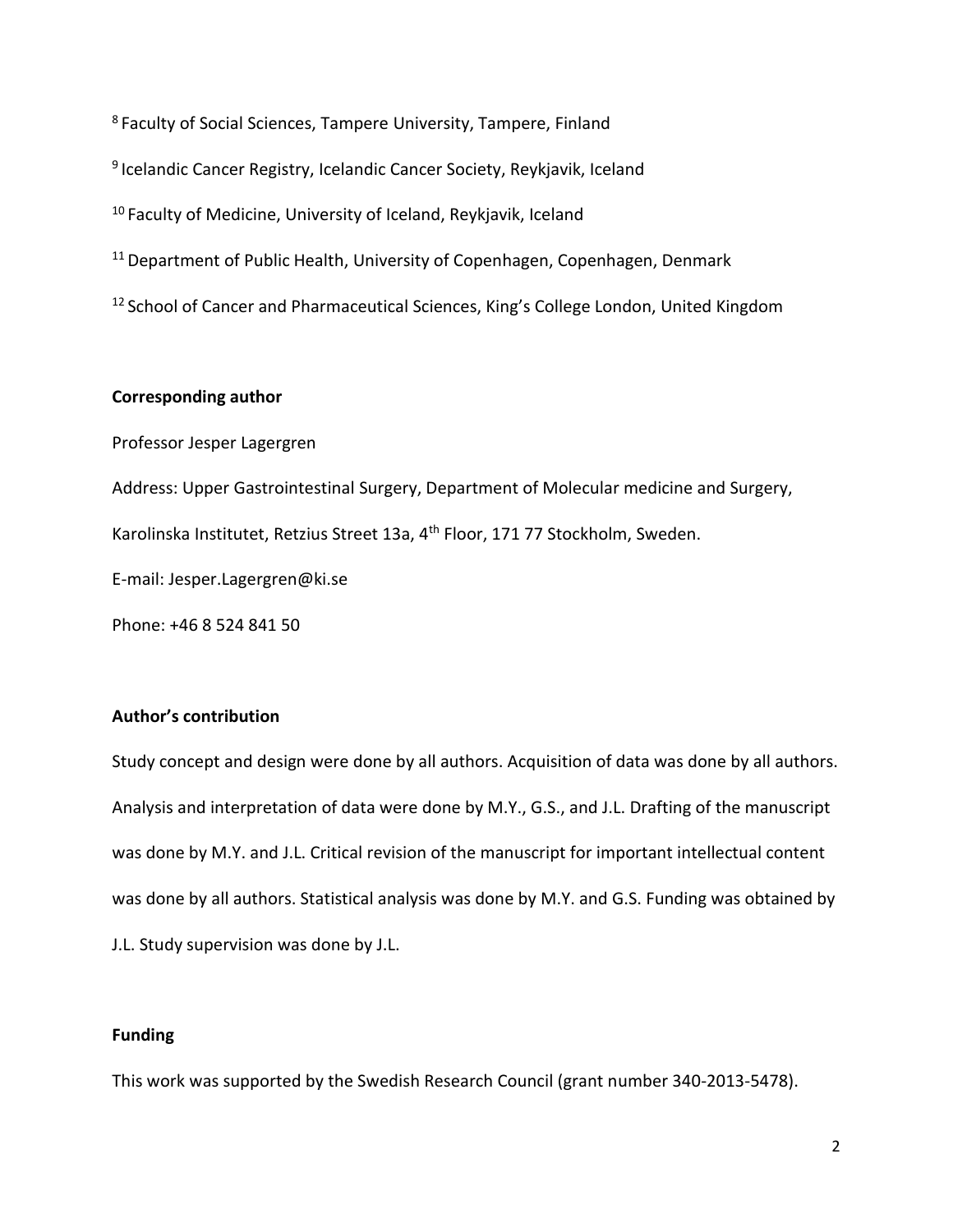### **Conflicts of interest**

None.

### **Word count**

2634.

# **Keywords**

Gastro-oesophageal reflux disease; GORD; fundoplication; proton pump inhibitor; PPI;

mortality; prognosis.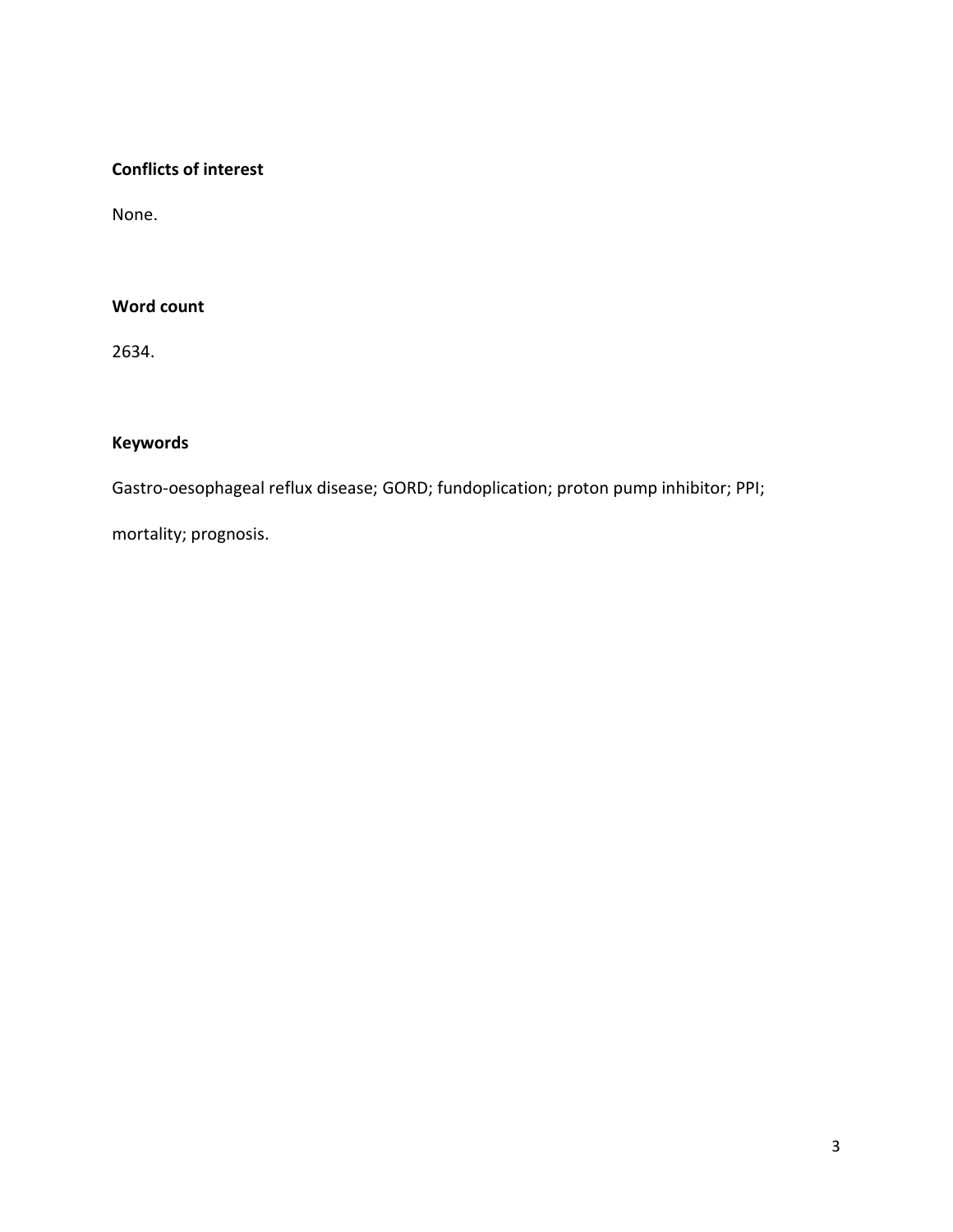# **Abstract**

**Background:** To examine the hypothesis that antireflux surgery with fundoplication improves long-term survival compared to antireflux medication in patients with reflux oesophagitis or Barrett's oesophagus.

**Method:** Individuals aged between 18 and 70 years with reflux oesophagitis or Barrett's oesophagus (intestinal metaplasia) documented from in-hospital and specialized out-patient care were selected from national patient registries in Denmark, Finland, Iceland, or Sweden from 1980 through 2014. The study investigated all-cause mortality and disease-specific mortality, comparing patients who had undergone open or laparoscopic antireflux surgery with fundoplication with those using antireflux medication. Multivariable Cox regression analysis was performed to estimate hazard ratios (HR) with 95% confidence intervals (CI) of all-cause mortality and disease-specific mortality, adjusted for sex, age, calendar period, country, and comorbidity.

**Results:** Some 240,226 patients with reflux oesophagitis or Barrett's oesophagus were included of whom 33,904 (14.1%) underwent antireflux surgery. The risk of all-cause mortality was lower after antireflux surgery compared to medication (HR 0.61, 95% CI 0.58-0.63), and lower after laparoscopic (HR 0.56, 95% CI 0.52-0.60) than open surgery (HR 0.80, 95% CI 0.70-0.91). After antireflux surgery, mortality was decreased from cardiovascular disease (HR 0.58, 95% CI 0.55- 0.61), respiratory disease (HR 0.62, 95% CI 0.57-0.66), laryngeal or pharyngeal cancer (HR 0.35, 95% CI 0.19-0.65), and lung cancer (HR 0.67, 95% CI 0.58-0.80), but not from oesophageal cancer (HR 1.05, 95% CI 0.87-1.28). The decreased mortality rates generally remained over time.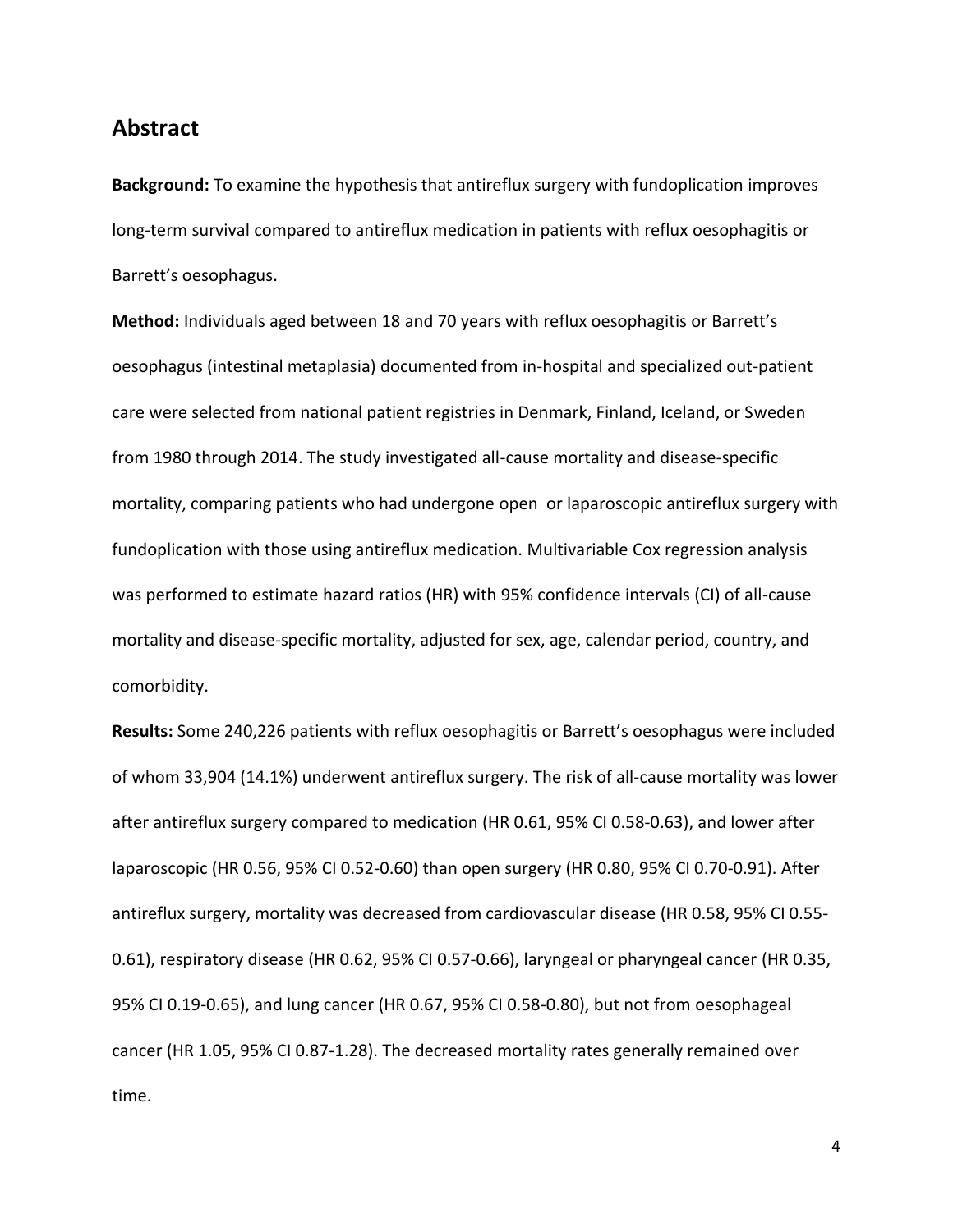**Conclusions:** In patients with reflux oesophagitis or Barrett's oesophagus, antireflux surgery is associated with a lower mortality from all causes, cardiovascular disease, respiratory disease, laryngeal or pharyngeal cancer, and lung cancer, but not from oesophageal cancer, compared to antireflux medication.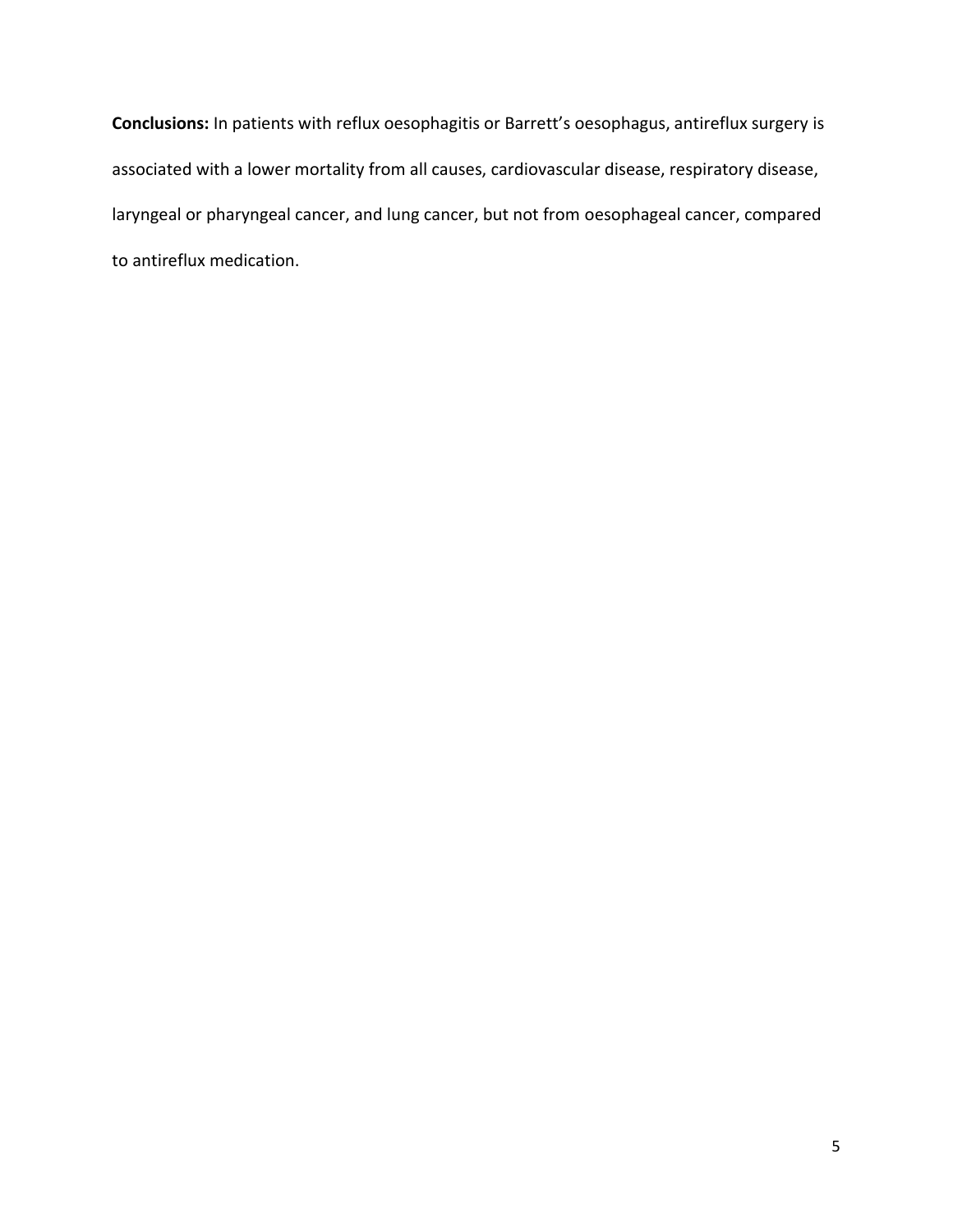# **Introduction**

Gastro-oesophageal reflux disease (GORD) affects 9-28% of adults in the Western world and the Middle East, and 3-8% of adults in East Asia.(1) Risk factors are heredity, obesity, and tobacco smoking.(2) GORD is associated with an increased risk of adenocarcinoma of the oesophagus, cancer of the larynx and pharynx, and possibly cancer of the lung, which all have a poor prognosis.(3-7) GORD might also increase the risk of cardiovascular diseases respiratory diseases including atrial fibrillation, idiopathic pulmonary fibrosis, pneumonia, asthma, and chronic obstructive pulmonary disease.(8-11) This indicates that GORD might reduce life expectancy.

GORD is predominantly treated with a proton pump inhibitor, which decreases the acidity of the gastric contents, and thus usually relieves GORD-symptoms and heals reflux oesophagitis.(12) However, proton pump inhibitors do not stop non-acidic reflux or regurgitation.(13) In contrast, antireflux surgery with fundoplication creates a barrier to both acidic and non-acidic reflux. This may lower the risk for mortality compared to patients who receive antireflux medication. There are only few studies addressing this association and most included a small number of patients and had insufficient length or completeness of follow-up. Most of these studies have assessed open rather than laparoscopic antireflux surgery, which has replaced the open approach.(14-16) In this multi-national cohort study with complete and long term follow up it was hypothesized that antireflux surgery is associated with better survival compared to antireflux medication in patients with reflux oesophagitis or Barrett's oesophagus.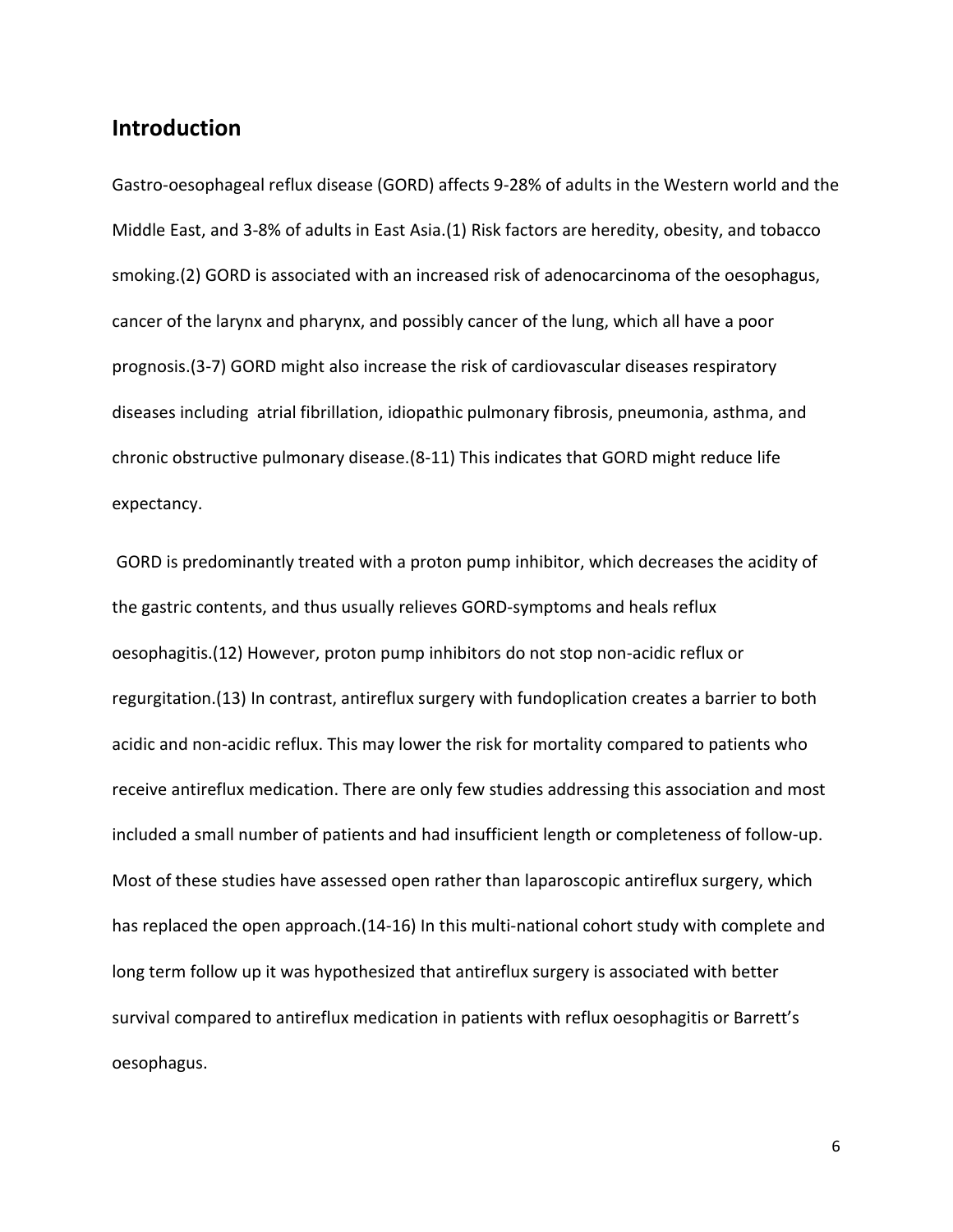# **Methods**

#### **Design**

This population-based cohort study included all individuals aged between 18 and 70 years with reflux oesophagitis or Barrett's oesophagus (intestinal metaplasia) documented from inhospital and specialized out-patient care in any of the national patient registries in Denmark, Finland, Iceland, or Sweden, from 1980 through 2014. The study investigated all-cause mortality and disease-specific mortality, comparing patients who had undergone antireflux surgery with fundoplication with those using antireflux medication. Ethical and data permissions were retrieved from all relevant authorities within each country, as described in detail elsewhere.(17)

#### **Cohort**

Data were retrieved from well-established and nationwide health data registries in the four countries, i.e. patient registries, cancer registries, and mortality registries. The diagnosis of reflux oesophagitis or Barrett's oesophagus was documented from in-hospital and specialized out-patient care in all national patient registries following confirmation by endoscopy and histology. Complete nationwide coverage of the patient registries was reached in the 1970s (Finland), 1978 (Denmark), 1987 (Sweden), and 1999 (Iceland). The similarity in structure of the Nordic countries' health data registries, combined with the system of personal identity codes of each resident in these countries, allowed linkages of individuals' data between the registries.(17, 18) The overall study period was from January 1, 1980 to December 31, 2014, but with different start and end years depending on the country. Individuals with a cancer of the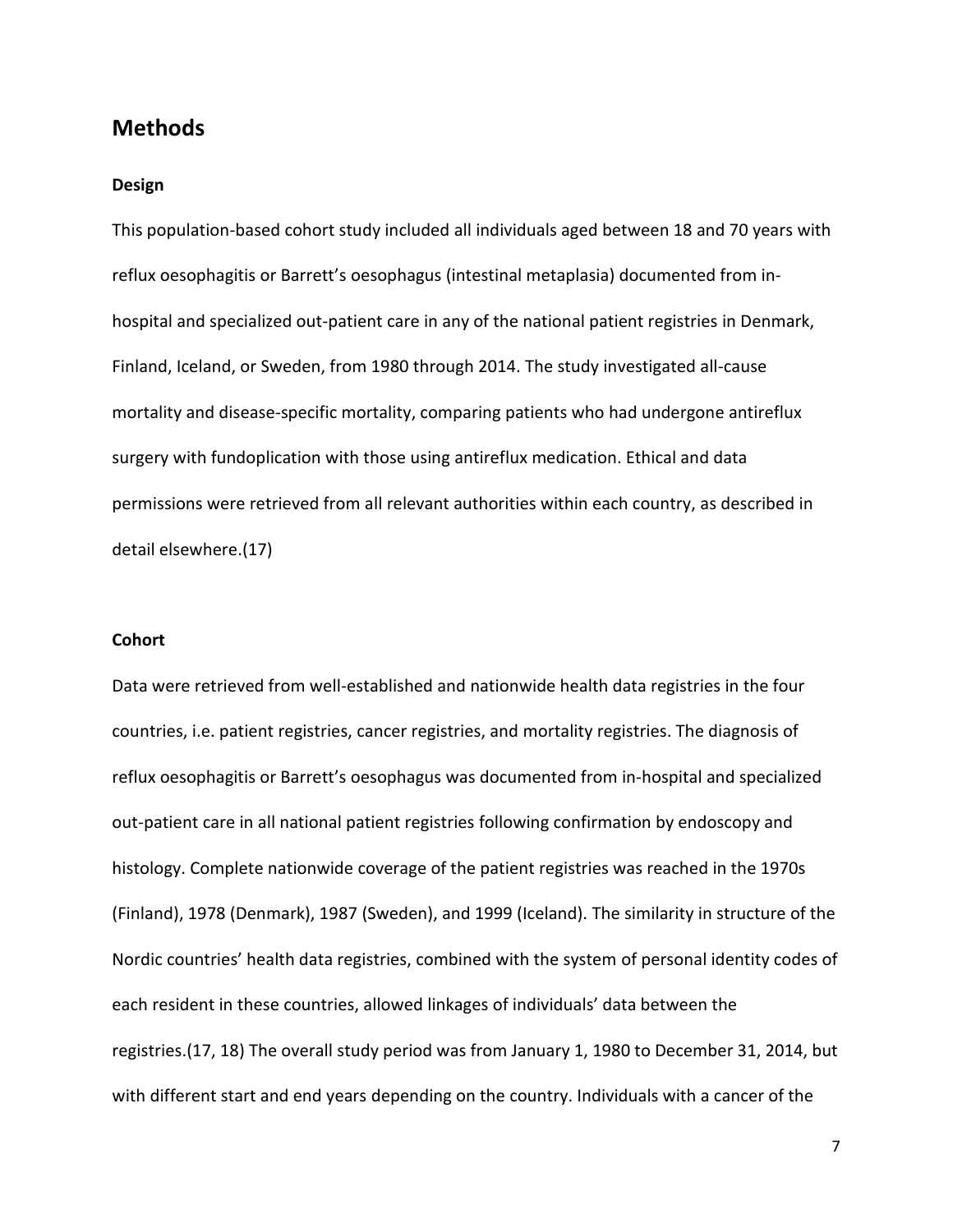oesophagus, larynx, pharynx, or lung before the diagnosis of reflux oesophagitis or Barrett's oesophagus were excluded.

#### **Exposures**

Antireflux surgery with open or laparoscopic fundoplication was compared with antireflux medication, mainly a proton pump inhibitor (or occasionally a histamine-2 receptor antagonist). The codes defining reflux oesophagitis, Barrett's oesophagus, and fundoplication in the patient registries are shown in Supplementary Table 1. The diagnoses and surgical procedures in the Nordic patient registries have high validity with positive predictive values close to 100%(19-21). The recording of the diagnoses reflux oesophagitis and Barrett's oesophagus in these registries requires detection by endoscopy and confirmation by histology. Because data on medication were not available, the use of antireflux medication (proton pump inhibitors or histamine-2 receptor antagonists) recorded in the Swedish Prescribed Drug Registry was confirmed in a validation sample of 7,339 Swedish non-operated participants with reflux oesophagitis or Barrett's oesophagus. Among these, 7,143 (97.3%) had dispensed prescriptions of antireflux medication, of whom 6,530 (91.4%) obtained their first prescription within 3 months before or after the data of diagnosis, which suggests a low use of antireflux medication for other indications than GORD. The slight frequency (2.7%) of non-use of antireflux medication is probably explained by over-the-counter purchase and under-reporting to the Drug Registry.

#### **Outcomes**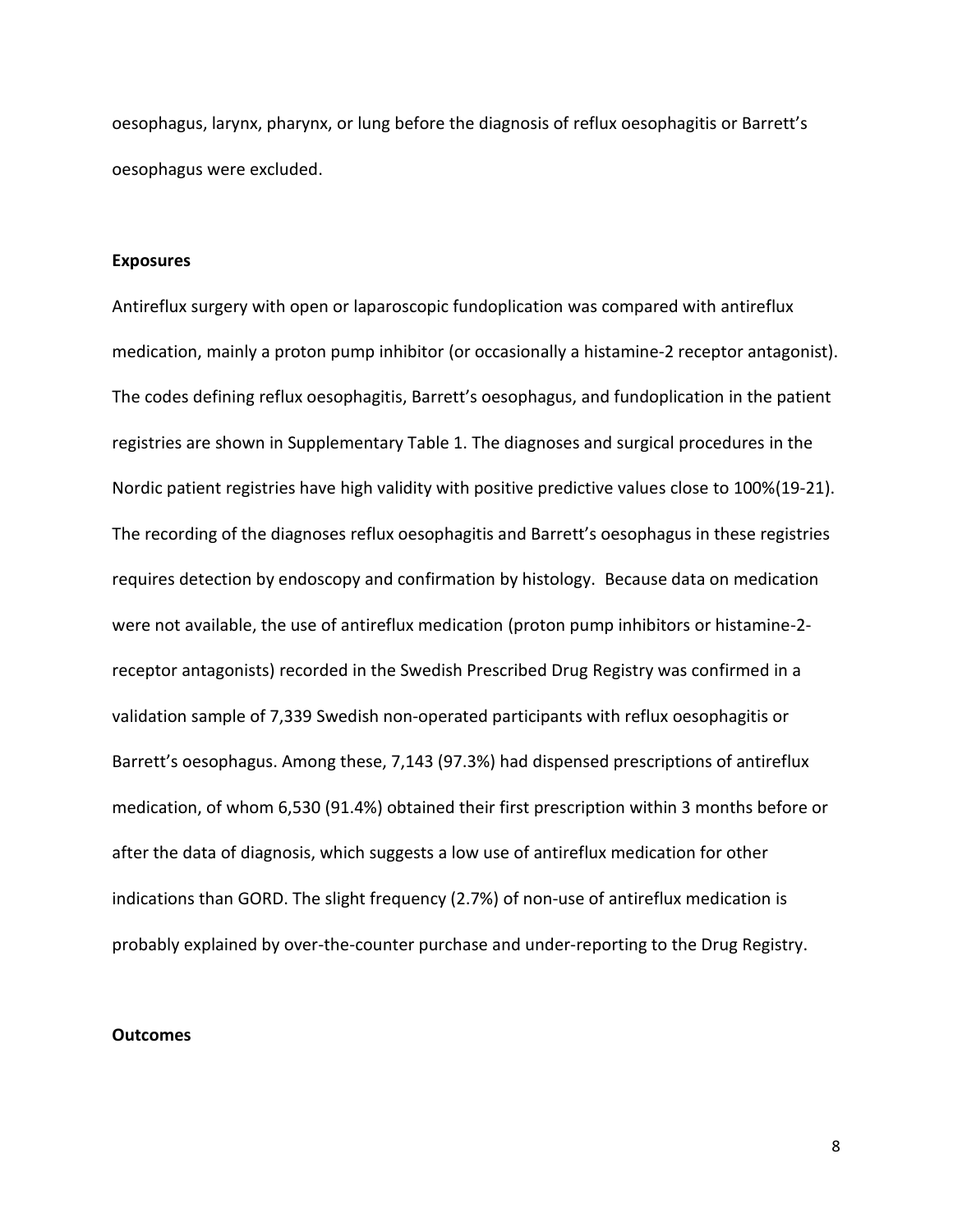The main outcome was all-cause mortality. Secondary outcomes were disease-specific mortality from: 1) cardiovascular disease, 2) respiratory disease, 3) oesophageal cancer, 4) laryngeal or pharyngeal cancer, and 5) lung cancer. All outcomes were identified in the cause of death registries by using the relevant diagnosis codes (Supplementary Table 2). The Nordic cause of death registries have virtually 100% completeness and accuracy for all-cause mortality, and at least 96% completeness and accuracy for specific causes of death.(22-24)

#### **Statistical analysis**

The data management and statistical analyses followed a pre-defined study protocol and were conducted using IBM SPSS Statistics version 24 (IBM Corp, Armonk, NY, USA). The follow-up of the patients in the cohort started from the date of the first diagnosis of reflux oesophagitis or Barrett's oesophagus. Patients who underwent antireflux surgery were censored from the nonoperated group at the date of admission for surgery and were included in the antireflux surgery group from the date of surgery. Survival after antireflux surgery was compared to survival after antireflux medication (reference) by means of Kaplan-Meier survival plot and crude log-rank statistic. Multivariable Cox regression was used to compute hazard ratios (HR) with 95% confidence intervals (CIs) of mortality between the surgery group and the medication group. The HRs were adjusted for five potential confounders: sex (female or male), age (continuous variable), calendar period (1980-1989, 1990-1999, or 2000-2014), country of residence (Denmark, Finland, Iceland, or Sweden), and comorbidity (Charlson Comorbidity Index score 0, 1, or  $\geq$  2). Comorbidity was assessed using the most recent version of the well-validated Charlson Comorbidity Index, which is a comorbidity score system mainly developed for the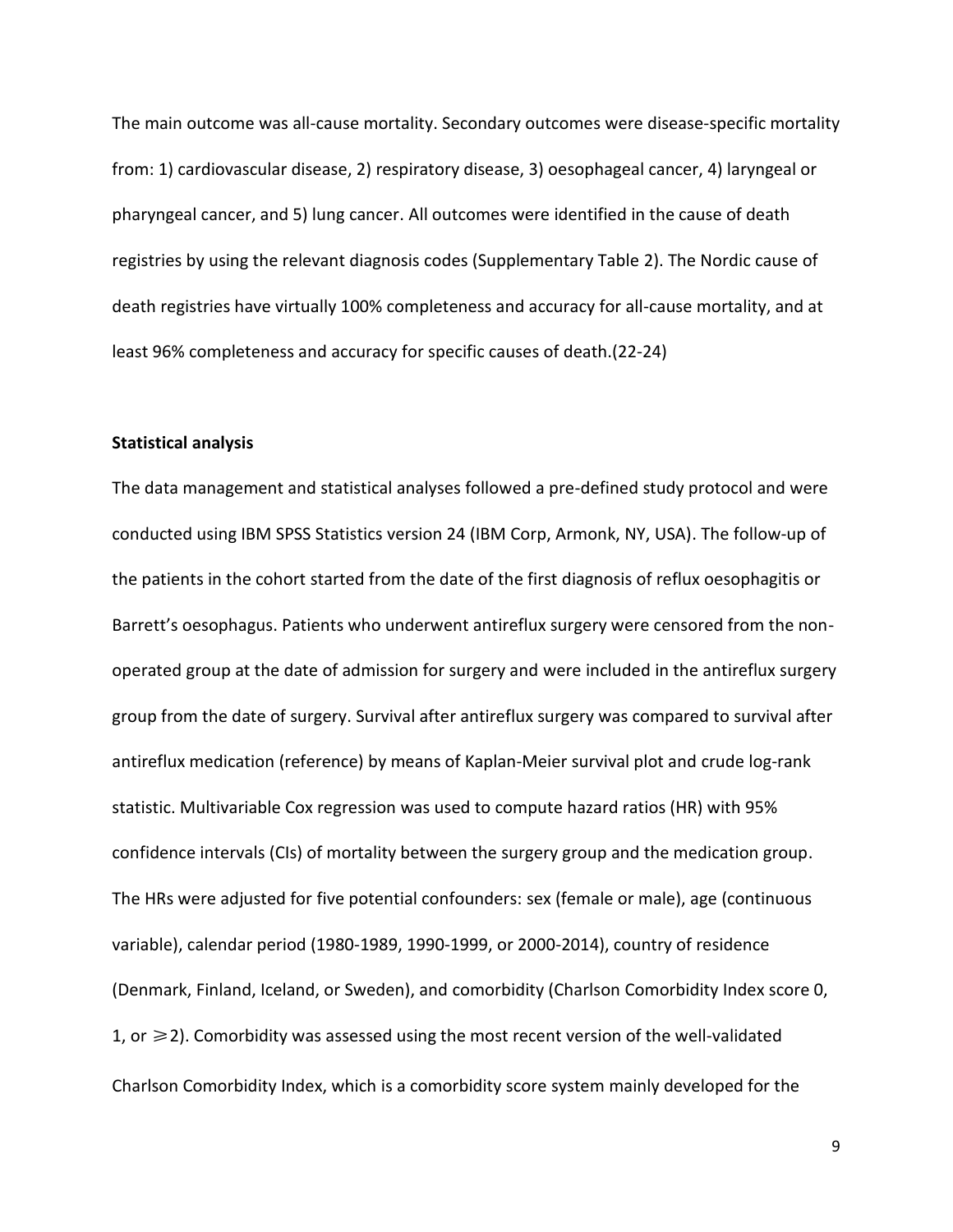assessment of survival after interventions.(25) The Charlson Comorbidity Index included diagnoses recorded in the patient registries up to 1 year before the diagnosis of reflux oesophagitis or Barrett's oesophagus. This restriction in time was made to include all relevant comorbidities but avoid including comorbidities or complications caused by reflux oesophagitis or Barrett's oesophagus or their treatment. Overall HRs for mortality were calculated both for the entire follow-up time (0-34 years), and for each of four pre-defined follow-up categories after reflux oesophagitis or Barrett's oesophagus diagnosis or antireflux surgery: 0-5, >5- 10, >10-15, and >15 years. The analyses of the main outcome (all-cause mortality) were also stratified by sex, age, comorbidity, and surgical approach (open or laparoscopic fundoplication). Data on surgical approach were available from the year 1996 onwards, which restricted these particular analyses to a sub-cohort of patients during the period from 1996 through 2014. The proportionality hazards assumption was verified using Schoenfeld residuals. Finally, the absolute risks of post-operative all-cause mortality within 30 and 90 days of surgery were calculated for all antireflux surgery in the total cohort, and separately for open and laparoscopic antireflux surgery in the sub-cohort of patients 1996-2014.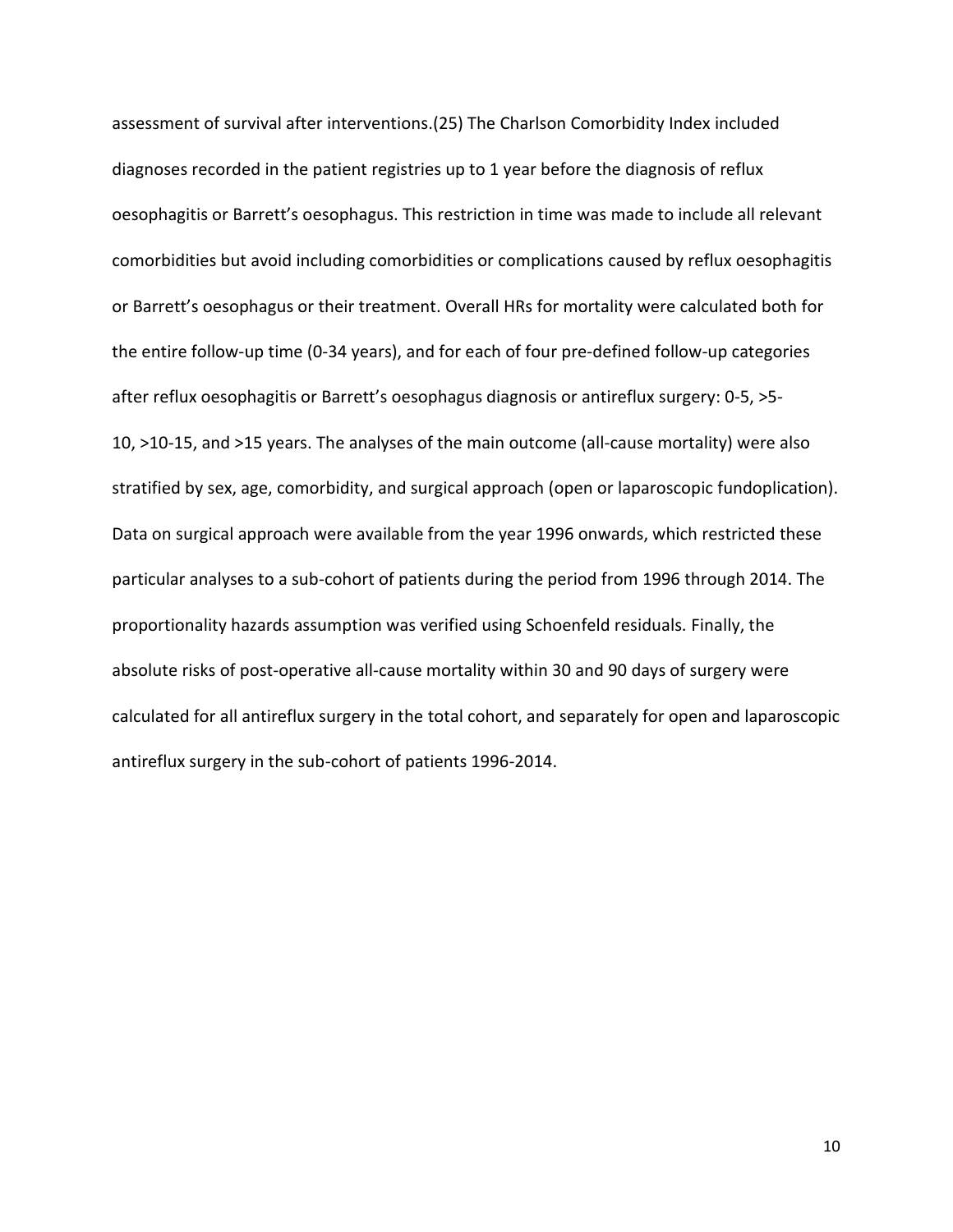# **Results**

#### **Participants**

The cohort included 240,226 patients with reflux oesophagitis or Barrett's oesophagus. Of these, 33,904 (14.1%) underwent antireflux surgery and 206,322 (85.9%) used antireflux medication. The number of person-years at risk were 445,594 after antireflux surgery and 1,851,087 after antireflux medication. The surgery group was younger and had less comorbidity compared to the medication group (Table 1).

### **All-cause mortality**

Mortality from any cause was observed in 4,496 (13.3%) participants in the antireflux surgery group and in 39,390 (19.1%) participants in the antireflux medication group. As illustrated in Figure 1, the Kaplan-Meier survival plot showed a better survival in the antireflux surgery group compared to the antireflux medication group (*p* ˂0.0001). The adjusted risk of overall all-cause mortality was decreased after antireflux surgery compared to antireflux medication (HR 0.61, 95% CI 0.58-0.63). Mortality remained lower within each follow-up period but slightly attenuated over time (Table 2). The reduction in adjusted risk of all-cause mortality was similar between the sexes and age groups, but was more pronounced among participants with comorbidity (HR 0.47 [95% CI 0.37-0.58] for Charlson Comorbidity Index score  $\geq$  2), than those without (HR 0.62 [95% CI 0.59-0.64] for Charlson Comorbidity Index score 0).

Defined by surgical approach, the adjusted risk of all-cause mortality was lower after laparoscopic fundoplication (HR 0.56, 95% CI 0.52-0.60) than after open fundoplication (HR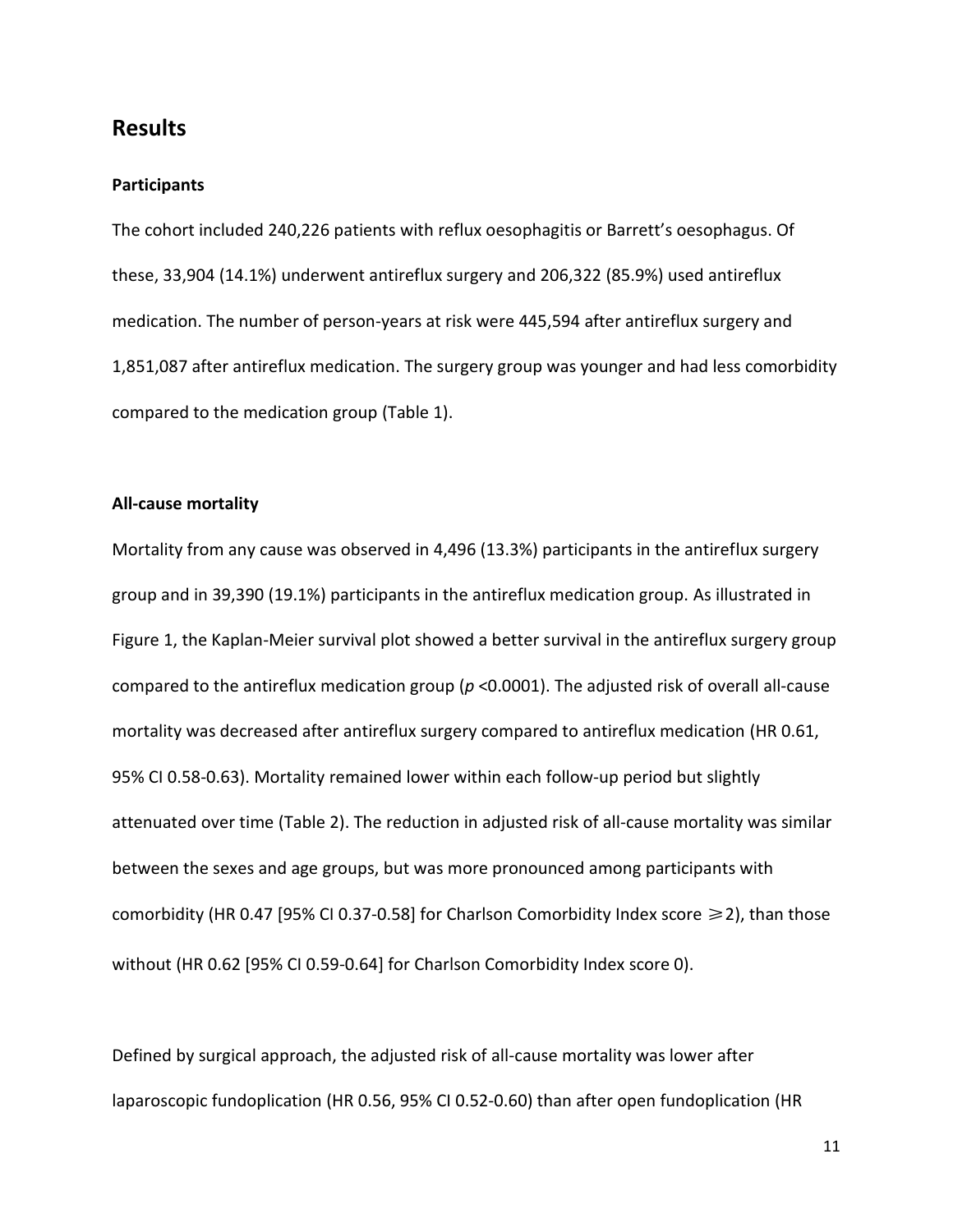0.80, 95% CI 0.70-0.91). This pattern remained in analyses categorized by follow-up period, sex, age, and comorbidity (Table 3). Compared to antireflux medication, laparoscopic fundoplication was followed by a gradually decreasing risk of mortality among those with higher Charlson Comorbidity Index scores (from HR 0.61 [95% CI 0.56-0.67] with a score of 0 to HR 0.25 [95% CI 0.15-0.40] with a score of  $\geq 2$ ).

### **Disease-specific mortality**

Compared to antireflux medication, antireflux surgery was associated with a decreased adjusted risk of mortality from cardiovascular disease (HR 0.58, 95% CI 0.55-0.61), respiratory disease (HR 0.62, 95% CI 0.57-0.66), laryngeal or pharyngeal cancer (HR 0.35, 95% CI 0.19-0.65), and lung cancer (HR 0.67, 95% CI 0.58-0.80) (Table 4). Mortality remained lower in each followup period and was even lower for laryngeal or pharyngeal cancer after >15 years of follow-up (HR 0.18, 95% CI 0.04-0.81). No reduction in the risk of mortality from oesophageal cancer was found after antireflux surgery compared to antireflux medication (overall HR 1.05 [95% CI 0.87- 1.28] and HR 1.09 [95% CI 0.74-1.60] after >15 years of follow-up).

### **Short-term mortality after antireflux surgery**

The all-cause mortality rates within 30 days and 90 days of antireflux surgery were 0.09% (n=32) and 0.20% (n=67), respectively. The rates were 0.05% (n=10) within 30 days and 0.09% (n=20) within 90 days of laparoscopic surgery, and 0.13% (n=3) within 30 days and 0.39% (n=9) within 90 days of open surgery. The mortality rate difference between laparoscopic and open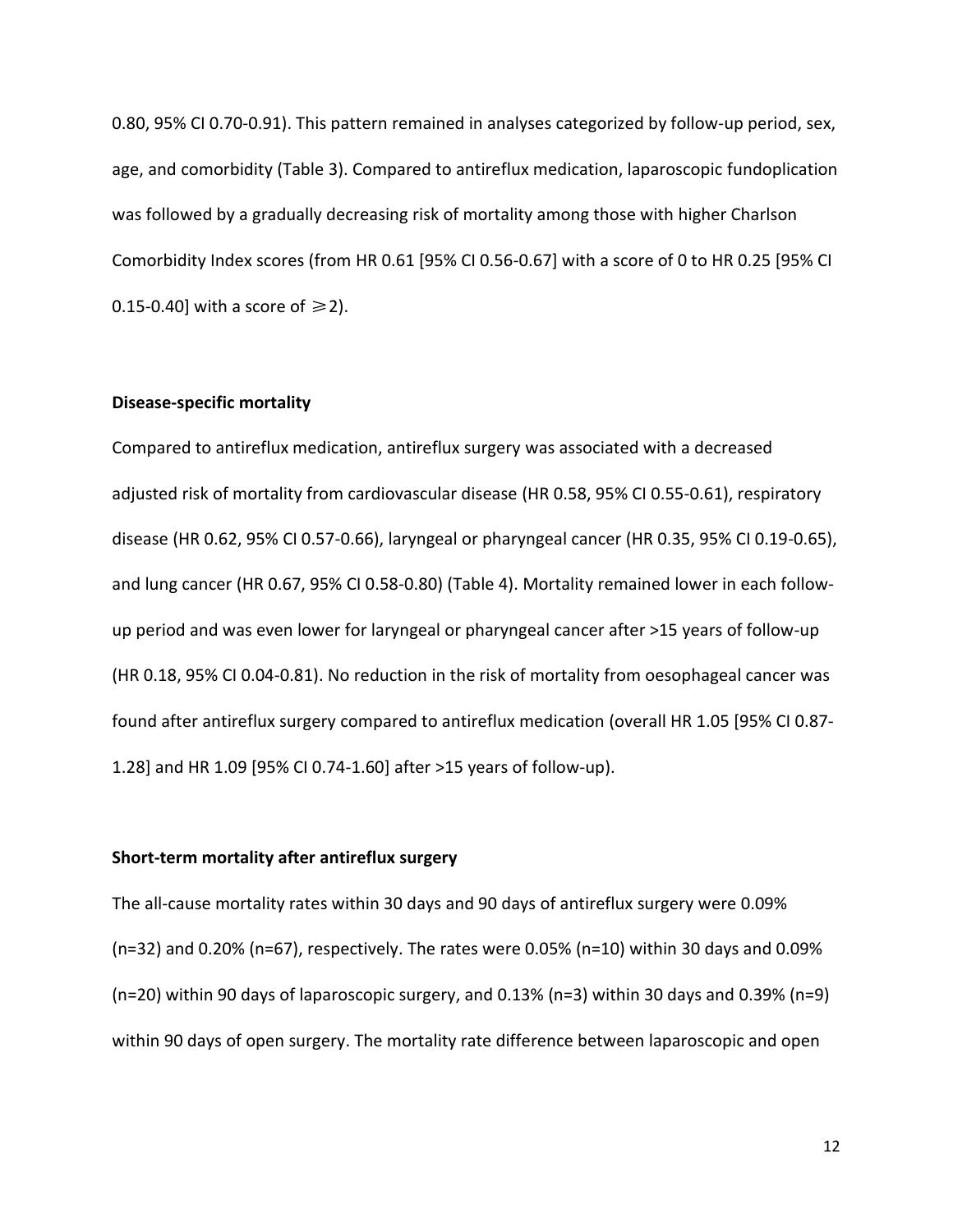fundoplication was 0.08% (95% CI -0.01%-0.33%) within 30 days, and 0.29% (95% CI 0.10%-

0.64%) within 90 days of surgery.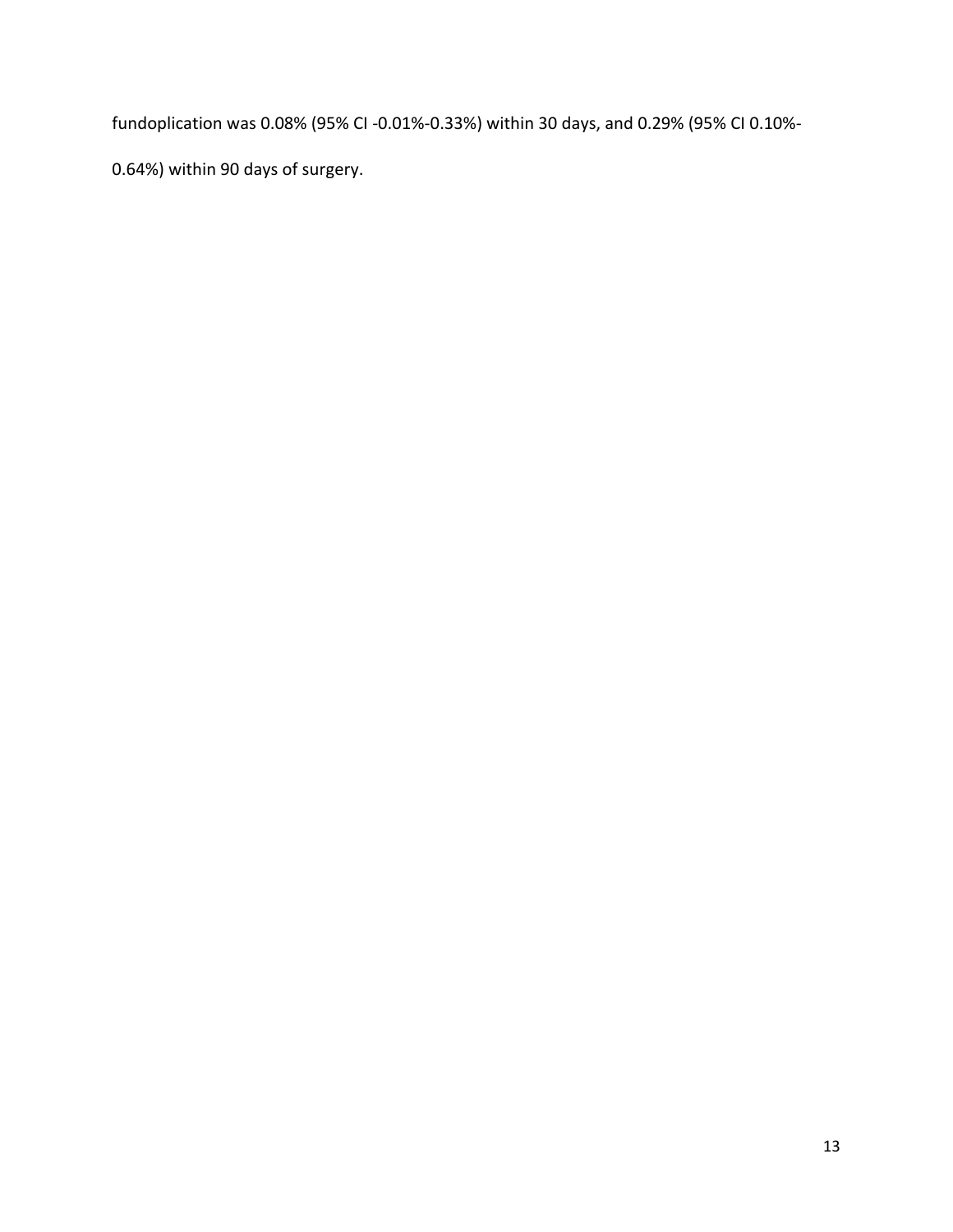# **Discussion**

This study found that patients with reflux oesophagitis or Barrett's oesophagus who underwent antireflux surgery with fundoplication have a lower all-cause mortality compared to patients using antireflux medication. Mortality from cardiovascular disease, respiratory disease, laryngeal or pharyngeal cancer, and lung cancer, but not for oesophageal cancer, was also lower for patients after surgery. All-cause mortality was lower after laparoscopic than open fundoplication.

Strengths of this study are the population-based design, large sample size, and the complete and long follow-up. The inclusion of patients with objectively determined reflux oesophagitis or Barrett's oesophagus only, counteracted both misclassification of GORD and biased selection of patients with milder GORD in the non-surgical group. The adjustment for known prognostic factors should reduce confounding, but a weakness is that residual or unmeasured confounding cannot be ruled out. A particularly relevant issue is possible biased selection of individuals for surgery who are more healthy and fit, have less comorbidity, obesity, and are not heavy users of tobacco or alcohol. However, comorbidity was adjusted for. Obesity, tobacco smoking, and heavy alcohol consumption were indirectly adjusted for by their close association with diseases included in the Charlson Comorbidity Index, i.e. diabetes mellitus type 2, chronic obstructive pulmonary disease, and liver disease.(26-28) It should also be noted that all-cause mortality was decreased also when the analyses were restricted to participants with a Charlson Comorbidity Index score of 0. To further assess potential bias from selection or confounding, the risk of colon cancer was assessed in the antireflux surgery group compared to the antireflux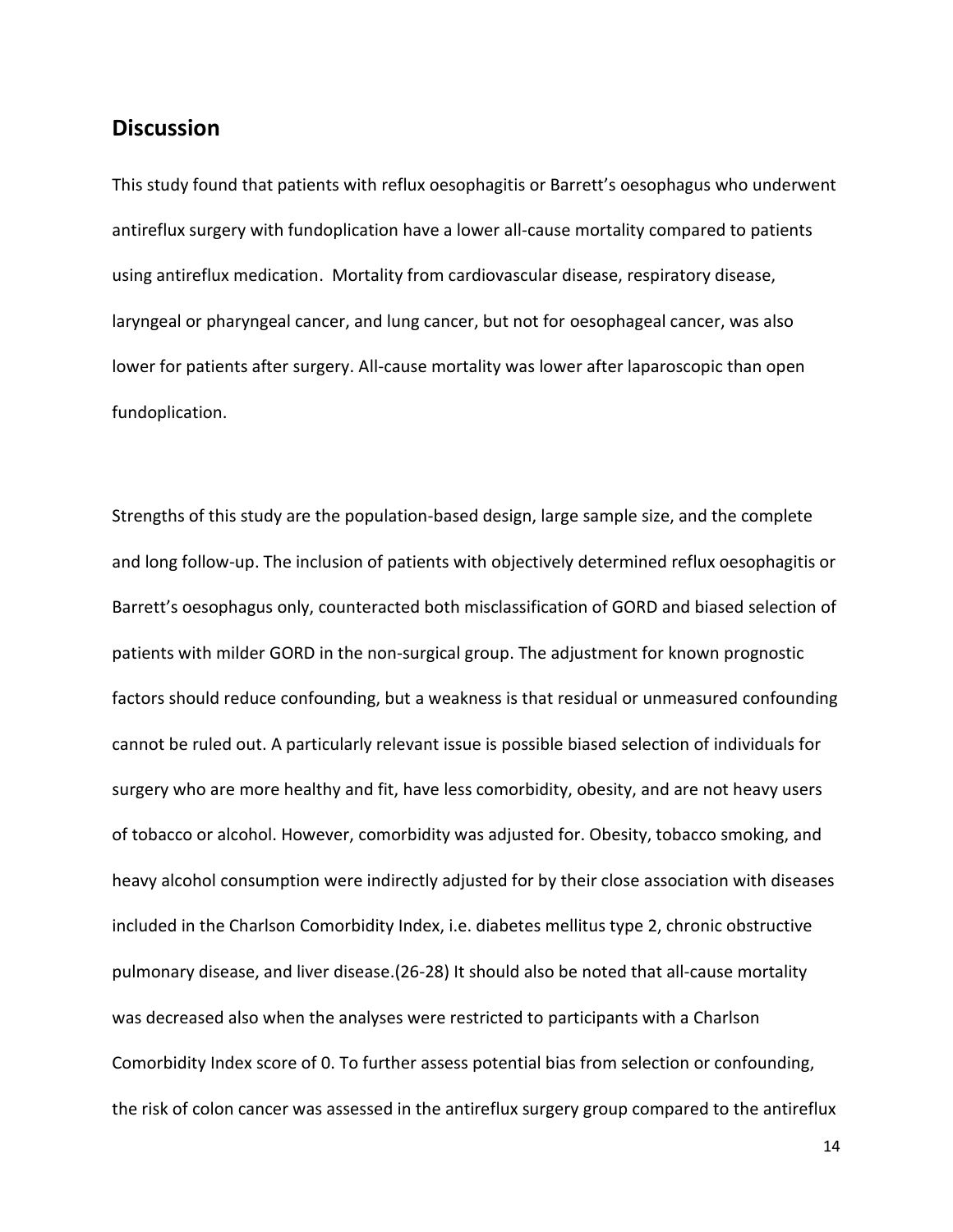medication group with reflux oesophagitis or Barrett's oesophagus. Colon cancer was chosen because it is unrelated to GORD and its treatment. Also colon cancer is well registered ( completeness and accuracy) in the cancer registries and occurs frequently in both sexes with high incidence in the Nordic countries.(29) The results showed no decreased risk of colon cancer in the antireflux surgery group compared to antireflux medication group (HR 1.16, 95% CI 1.01-1.33), which further argues against a strong influence of confounding due to selection of more fit and healthy patients for antireflux surgery. Another limitation is recurrence of GORD after antireflux surgery. This is not uncommon and occurred in 17.7% after laparoscopic fundoplication in a recent population-based study from Sweden.(30) This exposure misclassification of recurrence of GORD should not explain or contribute to the associations found, but rather attenuate the reported risk estimates. Recurrence of GORD could therefore explain the tendency that many risk estimates attenuated with longer follow-up after surgery. One of the limitations is also the unavailability of data on antireflux medication use in all nonoperated cohort participants. However, the validation study in a large sample of the present cohort showed that almost all non-operated patients with reflux oesophagitis or Barrett's oesophagus used antireflux medication, which is in agreement with best practice guidelines.(31) Data on specific surgical codes of antireflux surgery techniques were not available, but the main techniques in the Nordic countries are laparoscopic Nissen (360 degree wrap) and Toupet (270 posterior wrap), which have similar effects on GORD.(32) Nordic countries have similar prevalence of reflux oesophagitis, Barrett's oesophagus, and GORD in general compared to other Western countries,(1, 33) which suggests that the findings of the present study could be generalised to Western populations.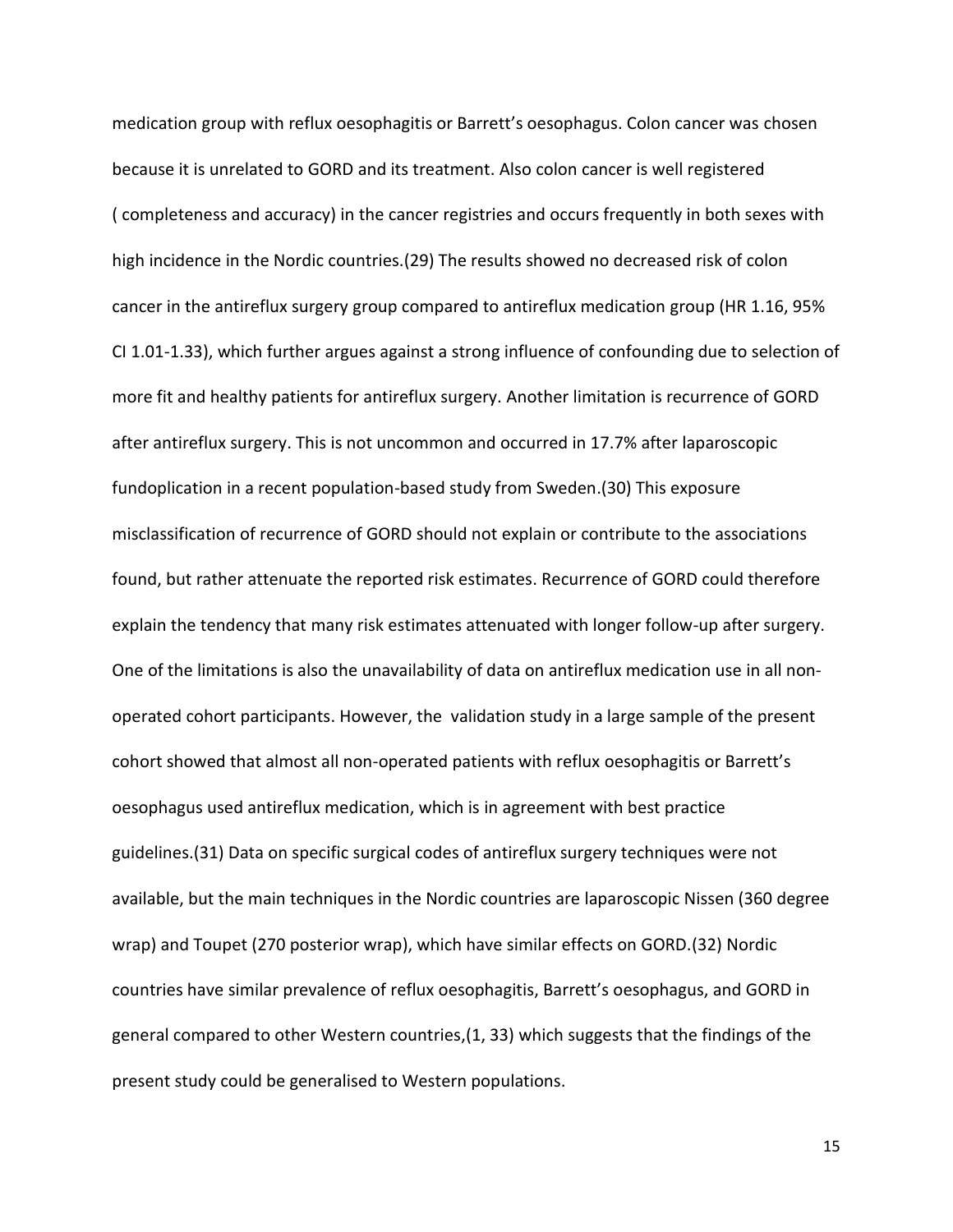Few studies have attempted to assess whether antireflux surgery influences survival in patients with GORD. Similar to the results of the present study, a study from the United States found lower cumulative mortality rate in patients who had undergone antireflux surgery (37% [n=946]) compared to age-matched patients using antireflux medication for GORD (47% [n=1892]) (*p* <0.0001).(15) Conversely, a randomized clinical trial from the United States showed increased all-cause mortality (relative risk 1.57, 95% CI 1.01-2.46) after antireflux surgery (n=82) compared to antireflux medication (n=146), mainly due to increased deaths from cardiovascular disease in the surgery group.(14) Compared to these previous studies, the present study had longer follow-up and larger sample size and only included patients with objectively confirmed severe GORD, i.e. reflux oesophagitis or Barrett's oesophagus.

A possible biological mechanism for the finding indicating better survival after antireflux surgery than after antireflux medication could be the one hypothesized, i.e. antireflux surgery hinders both acidic and non-acidic reflux and counteracts extra-oesophageal diseases associated with severe GORD that might affect survival, e.g. atrial fibrillation, idiopathic pulmonary fibrosis, pneumonia, asthma, and chronic obstructive pulmonary disease.(8-11)

Laparoscopic fundoplication has been the primary procedure over open fundoplication from the 1990s onwards, and these approaches are similarly effective in the treatment of GORD.(34, 35) Patients with more advanced GORD or presence of abdominal adhesions following previous surgical interventions could render antireflux surgery technically more difficult. These patients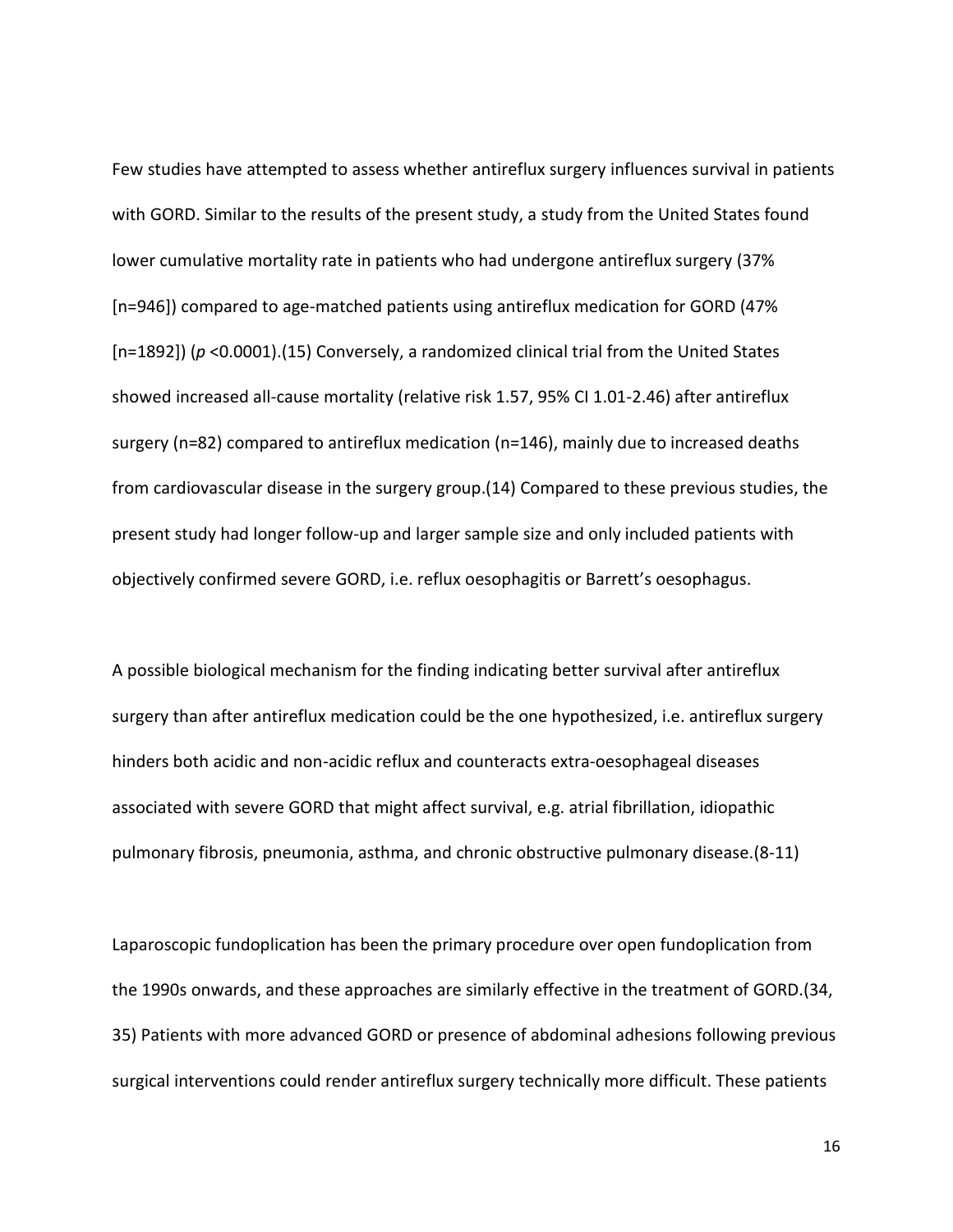may be more likely to be selected for open surgery, which could explain the more pronounced decreased mortality in GORD patients who underwent laparoscopic compared to open fundoplication. Another explanation could be stricter criteria for eligibility or consideration of antireflux surgery during a more recent calendar period, although calendar period was adjusted for in the analyses.

Studies have yielded conflicting results regarding the influence of antireflux surgery on the risk of developing oesophageal adenocarcinoma.(36, 37) A recent large Nordic cohort study found no reduction in incidence after antireflux surgery,(38) which is in line with the lack of decreased mortality from oesophageal cancer in the present study. Antireflux surgery seems to reduce the incidence of laryngeal and pharyngeal squamous cell carcinoma,(39) which supports the present study's finding of a decreased risk of mortality from these tumours.

This population-based study shows a low rate of short-term mortality after antireflux surgery, particularly after laparoscopic fundoplication, indicating high safety of antireflux surgery in the treatment of reflux oesophagitis and Barrett's oesophagus. These findings are well in line with the low rates reported after laparoscopic fundoplication for GORD in general.(40)

Considering the limited number of studies comparing survival after antireflux surgery with antireflux medication in patients with severe GORD, more research is needed on this topic. It is too early to make any clinical recommendations before the evidence becomes more substantial. However, if the findings from the present study are proven true in the light of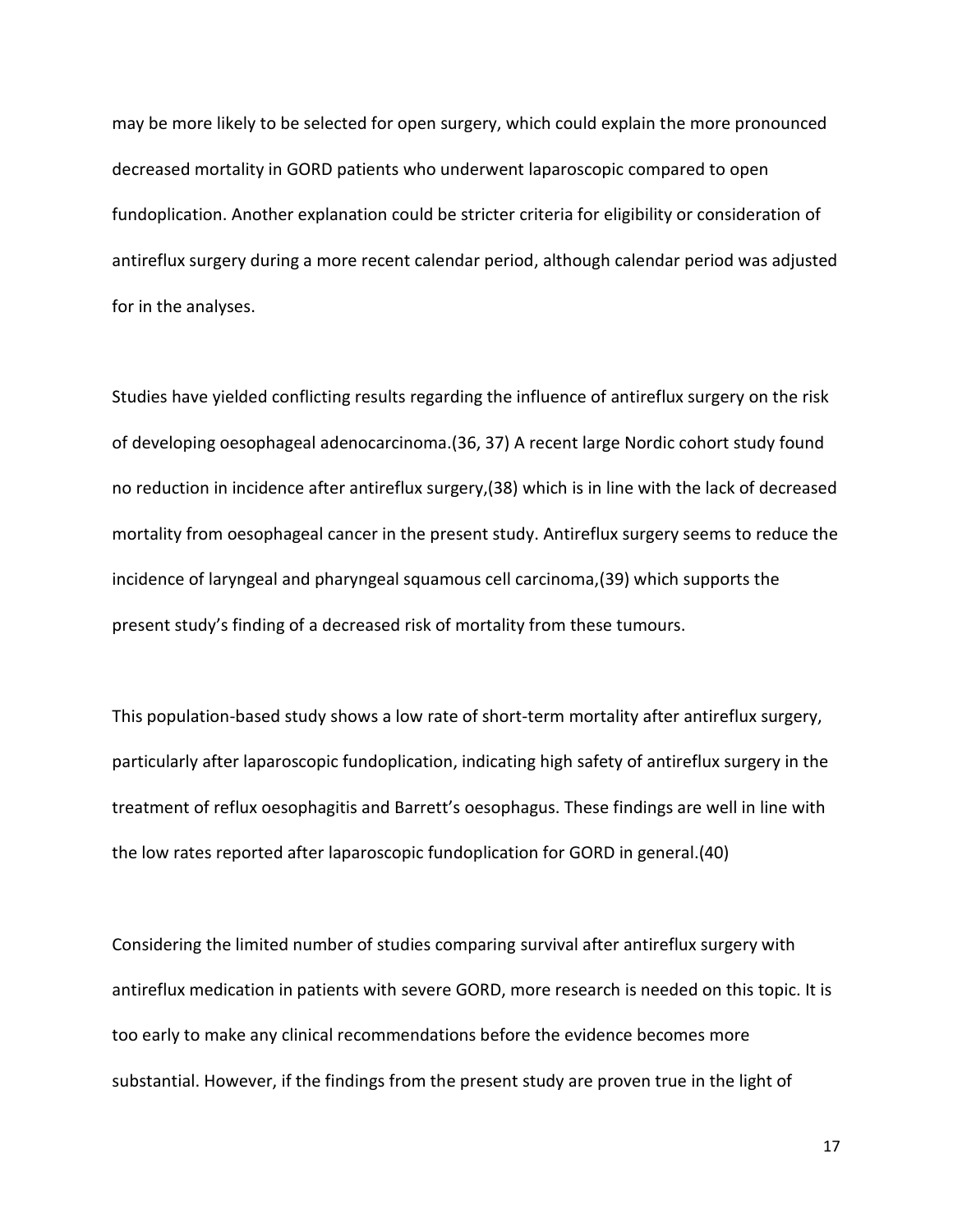future investigations, they would suggest that laparoscopic fundoplication should remain a valuable treatment option in carefully selected patients with severe GORD.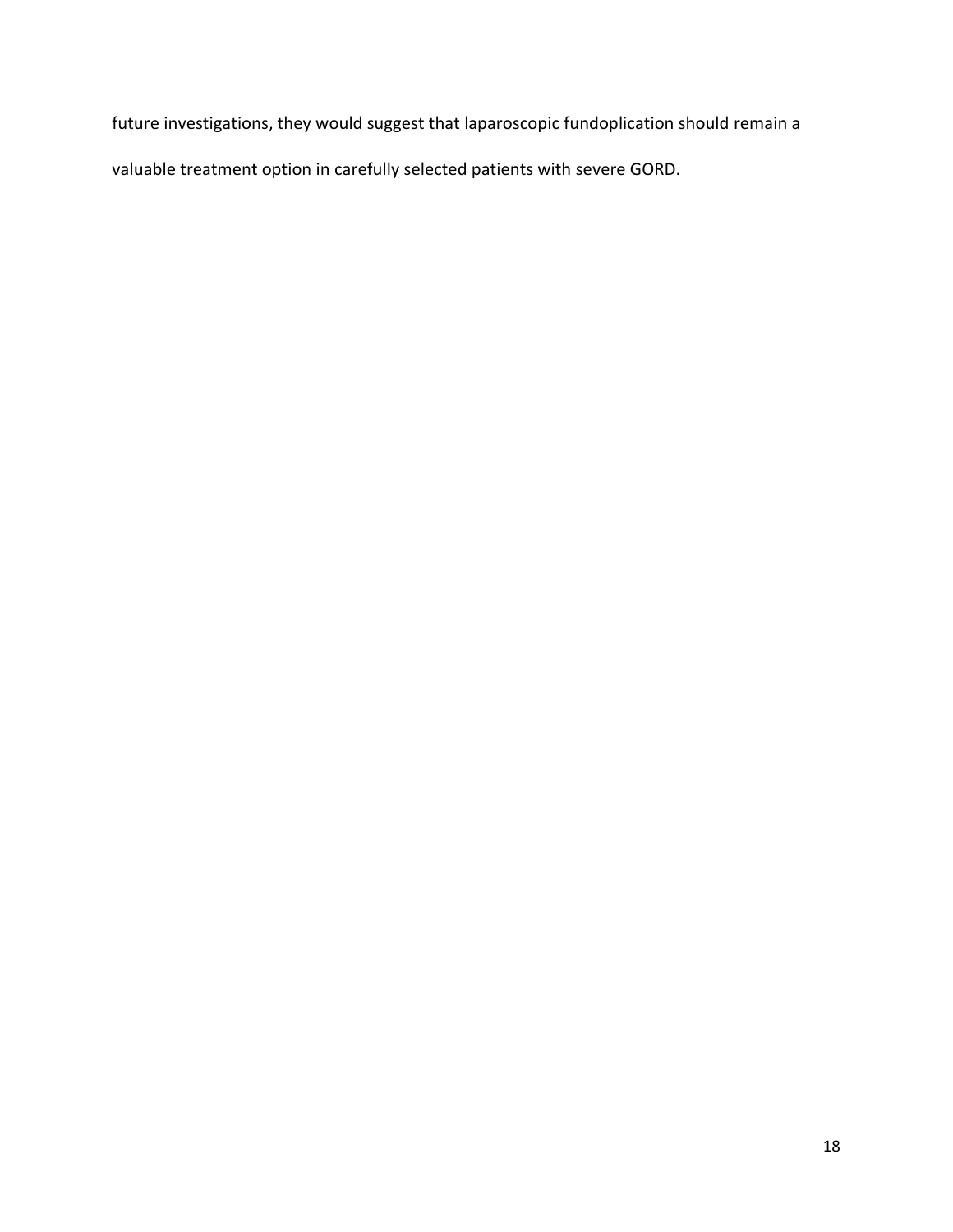### **References**

1. El-Serag HB, Sweet S, Winchester CC, Dent J. Update on the epidemiology of gastro-oesophageal reflux disease: a systematic review. Gut. 2014;63(6):871-80.

2. Ness-Jensen E, Lagergren J. Tobacco smoking, alcohol consumption and gastrooesophageal reflux disease. Best Pract Res Clin Gastroenterol. 2017;31(5):501-8.

3. Langevin SM, Michaud DS, Marsit CJ, Nelson HH, Birnbaum AE, Eliot M, et al. Gastric reflux is an independent risk factor for laryngopharyngeal carcinoma. Cancer Epidemiol Biomarkers Prev. 2013;22(6):1061-8.

4. Parsel SM, Wu EL, Riley CA, McCoul ED. Gastroesophageal and Laryngopharyngeal Reflux Associated With Laryngeal Malignancy: A Systematic Review and Meta-analysis. Clin Gastroenterol Hepatol. 2019;17(7):1253-64 e5.

5. Lagergren J, Bergstrom R, Lindgren A, Nyren O. Symptomatic gastroesophageal reflux as a risk factor for esophageal adenocarcinoma. N Engl J Med. 1999;340(11):825-31.

6. Lagergren J, Lagergren P. Recent developments in esophageal adenocarcinoma. CA: a cancer journal for clinicians. 2013;63(4):232-48.

7. Hsu CK, Lai CC, Wang K, Chen L. Risk of lung cancer in patients with gastroesophageal reflux disease: a population-based cohort study. PeerJ. 2016;4:e2753.

8. Hsu WT, Lai CC, Wang YH, Tseng PH, Wang K, Wang CY, et al. Risk of pneumonia in patients with gastroesophageal reflux disease: A population-based cohort study. PLoS One. 2017;12(8):e0183808.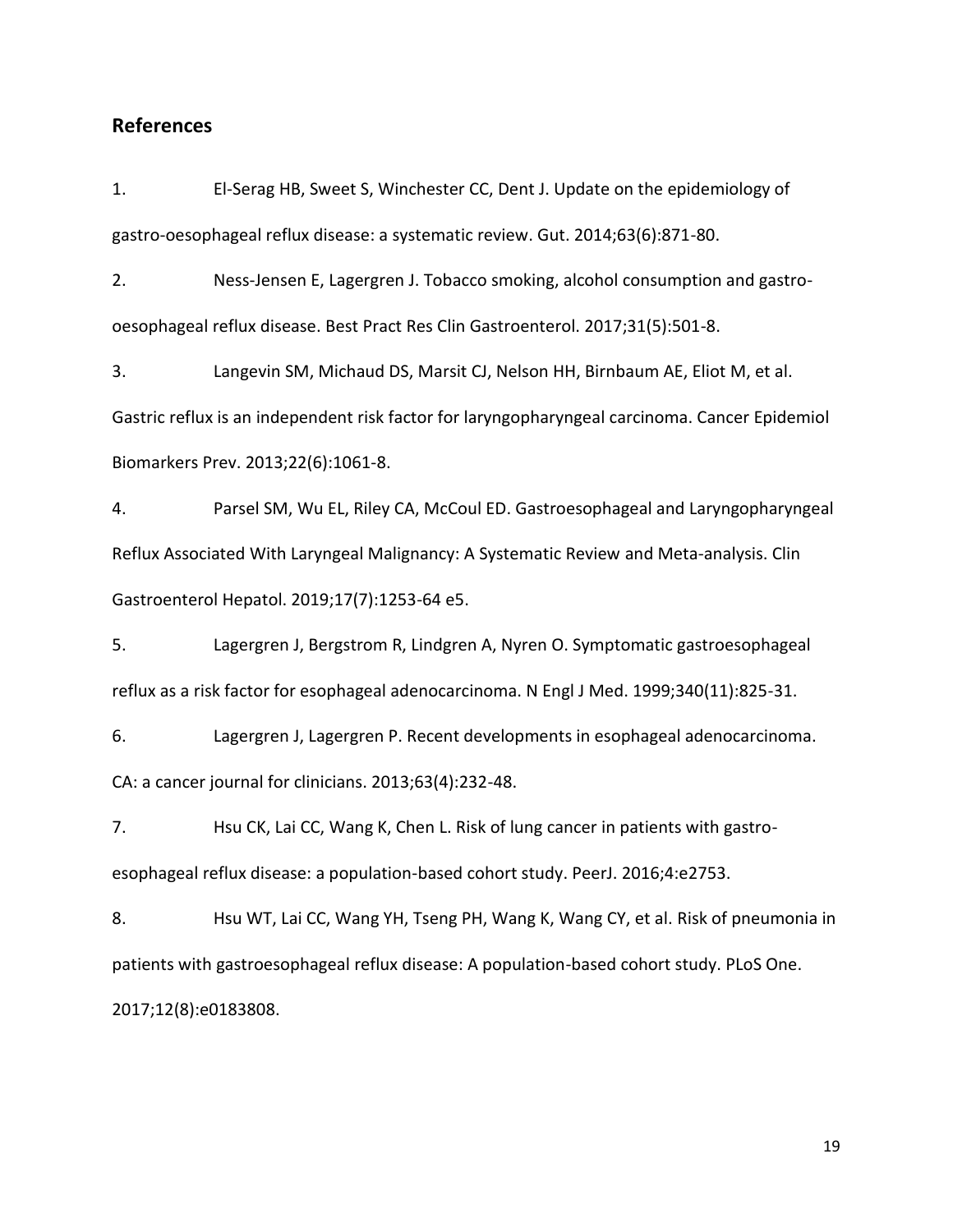9. Ghisa M, Della Coletta M, Barbuscio I, Marabotto E, Barberio B, Frazzoni M, et al. Updates in the field of non-esophageal gastroesophageal reflux disorder. Expert Rev Gastroenterol Hepatol. 2019;13(9):827-38.

10. Broers C, Tack J, Pauwels A. Review article: gastro-oesophageal reflux disease in asthma and chronic obstructive pulmonary disease. Aliment Pharmacol Ther. 2018;47(2):176- 91.

11. Linz D, Hohl M, Vollmar J, Ukena C, Mahfoud F, Bohm M. Atrial fibrillation and gastroesophageal reflux disease: the cardiogastric interaction. Europace. 2017;19(1):16-20.

12. Weijenborg PW, Cremonini F, Smout AJ, Bredenoord AJ. PPI therapy is equally effective in well-defined non-erosive reflux disease and in reflux esophagitis: a meta-analysis. Neurogastroenterol Motil. 2012;24(8):747-57, e350.

13. Tutuian R, Vela MF, Hill EG, Mainie I, Agrawal A, Castell DO. Characteristics of symptomatic reflux episodes on Acid suppressive therapy. Am J Gastroenterol.

### 2008;103(5):1090-6.

14. Spechler SJ, Lee E, Ahnen D, Goyal RK, Hirano I, Ramirez F, et al. Long-term outcome of medical and surgical therapies for gastroesophageal reflux disease: follow-up of a randomized controlled trial. JAMA : the journal of the American Medical Association. 2001;285(18):2331-8.

15. Tran T, Spechler SJ, Richardson P, El-Serag HB. Fundoplication and the risk of esophageal cancer in gastroesophageal reflux disease: a Veterans Affairs cohort study. Am J Gastroenterol. 2005;100(5):1002-8.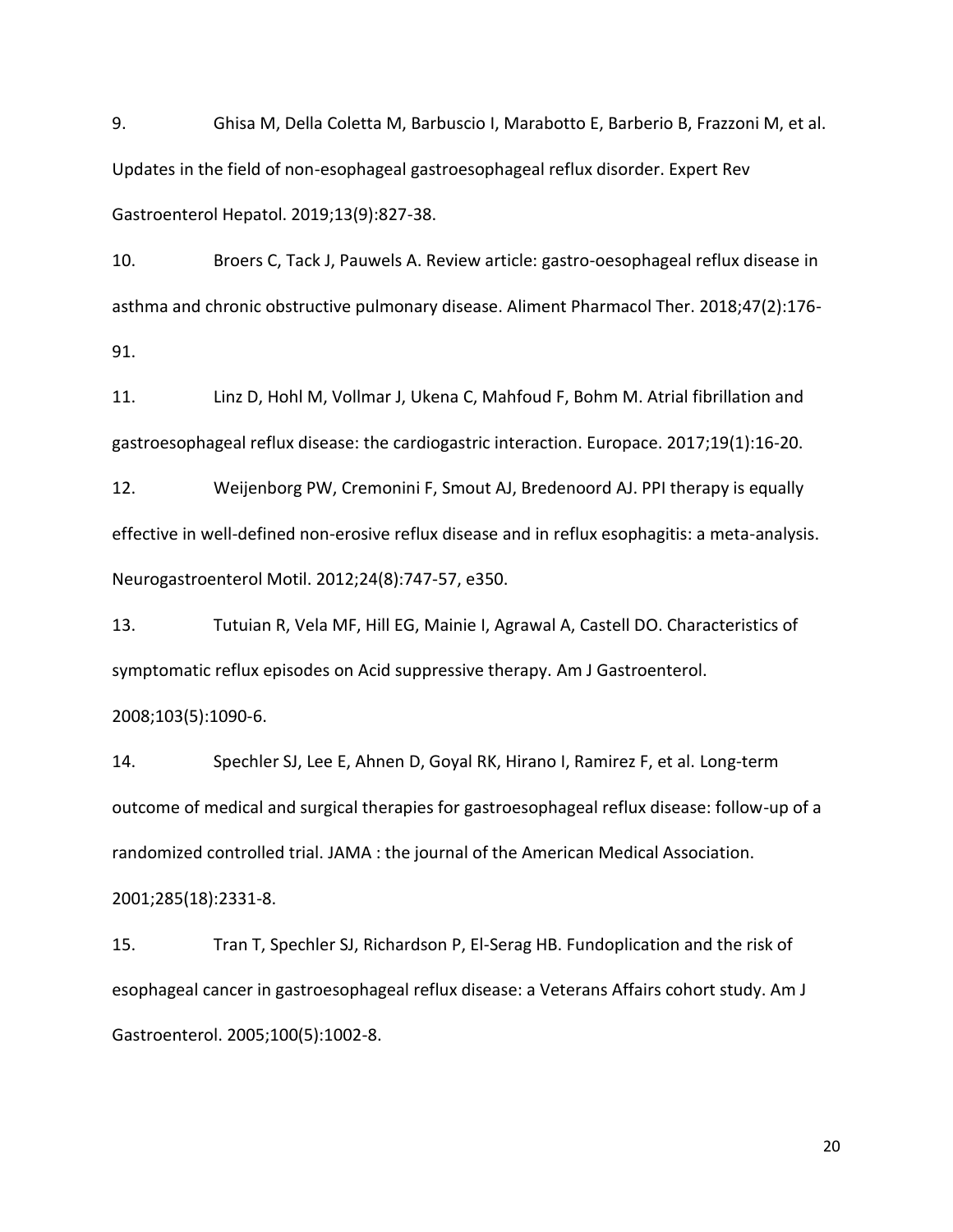16. Sontag SJ, O'Connell S, Khandelwal S, Greenlee H, Schnell T, Nemchausky B, et al. Asthmatics with gastroesophageal reflux: long term results of a randomized trial of medical and surgical antireflux therapies. Am J Gastroenterol. 2003;98(5):987-99.

17. Maret-Ouda J, Wahlin K, Artama M, Brusselaers N, Farkkila M, Lynge E, et al. Cohort profile: the Nordic Antireflux Surgery Cohort (NordASCo). BMJ Open.

2017;7(6):e016505.

18. Maret-Ouda J, Tao W, Wahlin K, Lagergren J. Nordic registry-based cohort studies: Possibilities and pitfalls when combining Nordic registry data. Scand J Public Health.

2017;45(17\_suppl):14-9.

19. Schmidt M, Schmidt SA, Sandegaard JL, Ehrenstein V, Pedersen L, Sorensen HT. The Danish National Patient Registry: a review of content, data quality, and research potential. Clin Epidemiol. 2015;7:449-90.

20. Ludvigsson JF, Andersson E, Ekbom A, Feychting M, Kim JL, Reuterwall C, et al. External review and validation of the Swedish national inpatient register. BMC public health. 2011;11:450.

21. Sund R. Quality of the Finnish Hospital Discharge Register: a systematic review. Scand J Public Health. 2012;40(6):505-15.

22. Pedersen AG, Ellingsen CL. Datakvaliteten i Dødsårsaksregisteret 768–70.

23. Brooke HL, Talback M, Hornblad J, Johansson LA, Ludvigsson JF, Druid H, et al. The Swedish cause of death register. Eur J Epidemiol. 2017;32(9):765-73.

24. Lahti RA, Penttila A. The validity of death certificates: routine validation of death certification and its effects on mortality statistics. Forensic Sci Int. 2001;115(1-2):15-32.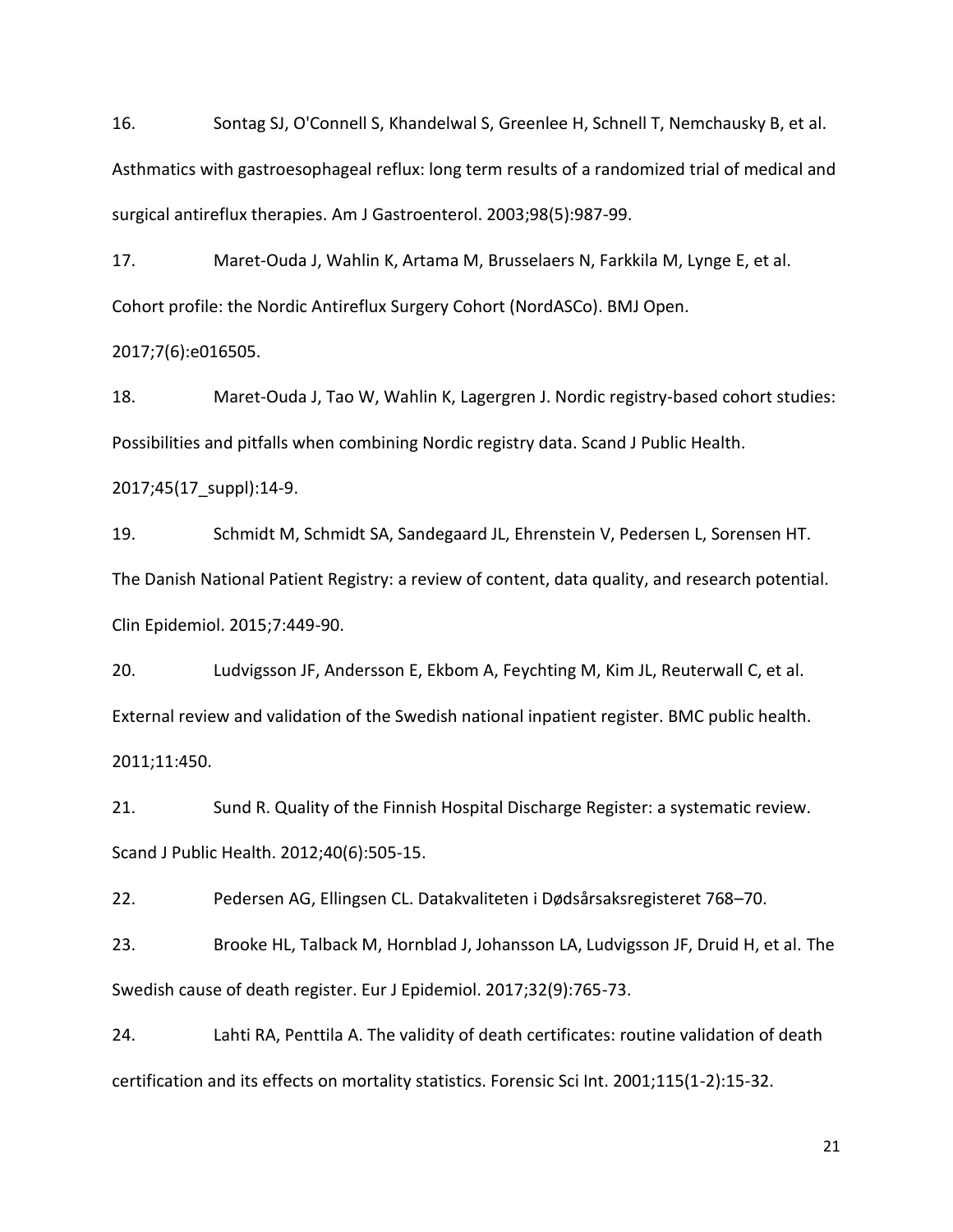25. Brusselaers N, Lagergren J. The Charlson Comorbidity Index in Registry-based Research. Methods Inf Med. 2017;56(5):401-6.

26. Pimpin L, Cortez-Pinto H, Negro F, Corbould E, Lazarus JV, Webber L, et al. Burden of liver disease in Europe: Epidemiology and analysis of risk factors to identify prevention policies. J Hepatol. 2018;69(3):718-35.

27. Bellou V, Belbasis L, Tzoulaki I, Evangelou E. Risk factors for type 2 diabetes mellitus: An exposure-wide umbrella review of meta-analyses. PLoS One. 2018;13(3):e0194127.

28. Bhatt SP, Kim YI, Harrington KF, Hokanson JE, Lutz SM, Cho MH, et al. Smoking duration alone provides stronger risk estimates of chronic obstructive pulmonary disease than pack-years. Thorax. 2018;73(5):414-21.

29. Andersson TM, Weiderpass E, Engholm G, Lund AQ, Olafsdottir E, Pukkala E, et al. Avoidable cancer cases in the Nordic countries - The impact of overweight and obesity. Eur J Cancer. 2017;79:106-18.

30. Maret-Ouda J, Wahlin K, El-Serag HB, Lagergren J. Association Between Laparoscopic Antireflux Surgery and Recurrence of Gastroesophageal Reflux. Jama. 2017;318(10):939-46.

31. Freedberg DE, Kim LS, Yang YX. The Risks and Benefits of Long-term Use of Proton Pump Inhibitors: Expert Review and Best Practice Advice From the American Gastroenterological Association. Gastroenterology. 2017;152(4):706-15.

32. Patti MG. An Evidence-Based Approach to the Treatment of Gastroesophageal Reflux Disease. JAMA Surg. 2016;151(1):73-8.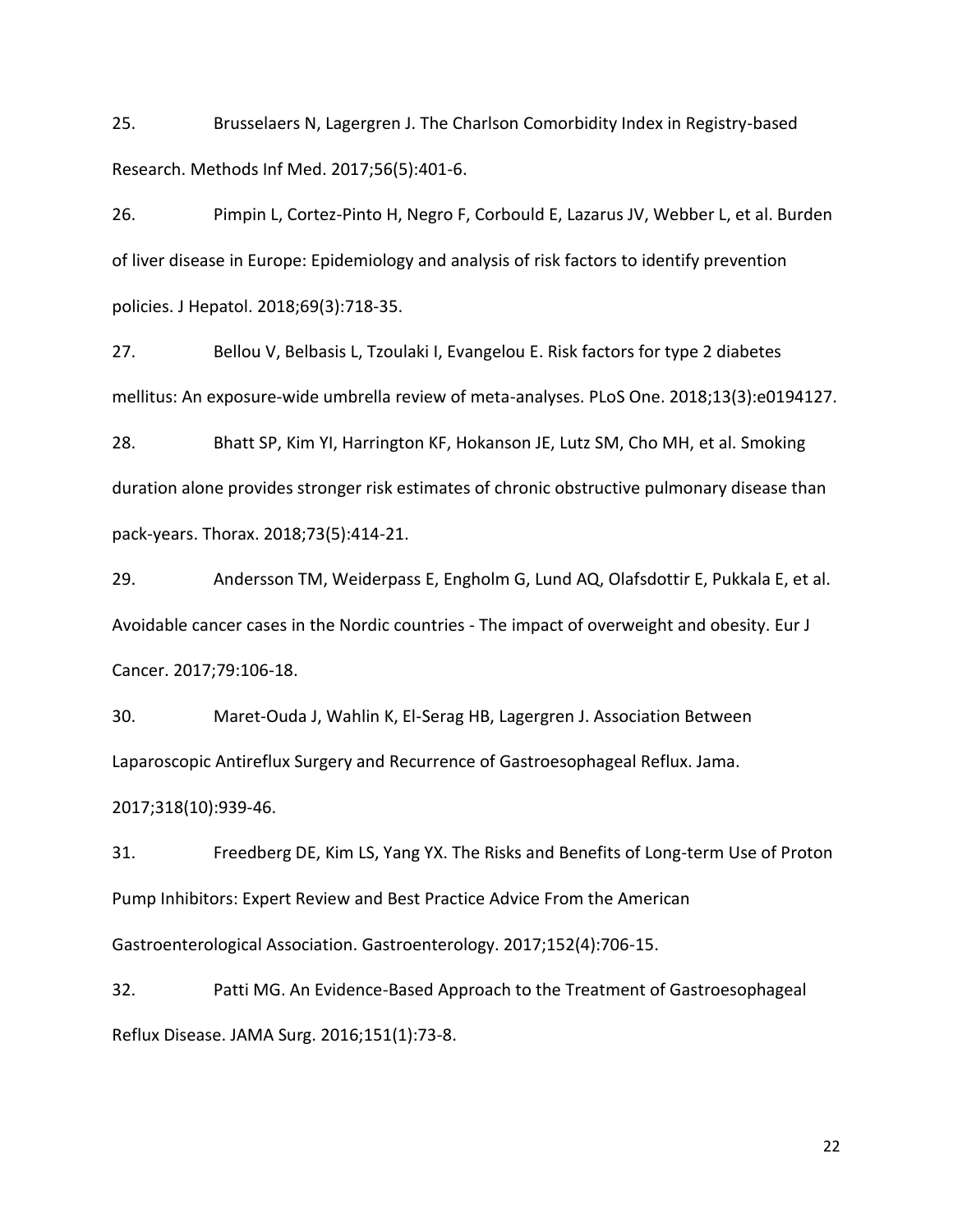33. Ness-Jensen E, Lindam A, Lagergren J, Hveem K. Changes in prevalence, incidence and spontaneous loss of gastro-oesophageal reflux symptoms: a prospective population-based cohort study, the HUNT study. Gut. 2012;61(10):1390-7.

34. Ackroyd R, Watson DI, Majeed AW, Troy G, Treacy PJ, Stoddard CJ. Randomized clinical trial of laparoscopic versus open fundoplication for gastro-oesophageal reflux disease. Br J Surg. 2004;91(8):975-82.

35. Broeders JA, Rijnhart-de Jong HG, Draaisma WA, Bredenoord AJ, Smout AJ, Gooszen HG. Ten-year outcome of laparoscopic and conventional nissen fundoplication: randomized clinical trial. Ann Surg. 2009;250(5):698-706.

36. Maret-Ouda J, Konings P, Lagergren J, Brusselaers N. Antireflux Surgery and Risk of Esophageal Adenocarcinoma: A Systematic Review and Meta-analysis. Ann Surg.

2016;263(2):251-7.

37. Markar SR, Arhi C, Leusink A, Vidal-Diez A, Karthikesalingam A, Darzi A, et al. The Influence of Antireflux Surgery on Esophageal Cancer Risk in England: National Populationbased Cohort Study. Ann Surg. 2018;268(5):861-7.

38. Maret-Ouda J, Santoni G, Wahlin K, Artama M, Brusselaers N, Farkkila M, et al. Esophageal Adenocarcinoma After Antireflux Surgery in a Cohort Study From the 5 Nordic Countries. Ann Surg. 2019.

39. Yanes M, Santoni G, Maret-Ouda J, Ness-Jensen E, Farkkila M, Lynge E, et al. Laryngeal and pharyngeal squamous cell carcinoma after antireflux surgery in the five Nordic countries. Ann Surg. 2020 (In Press).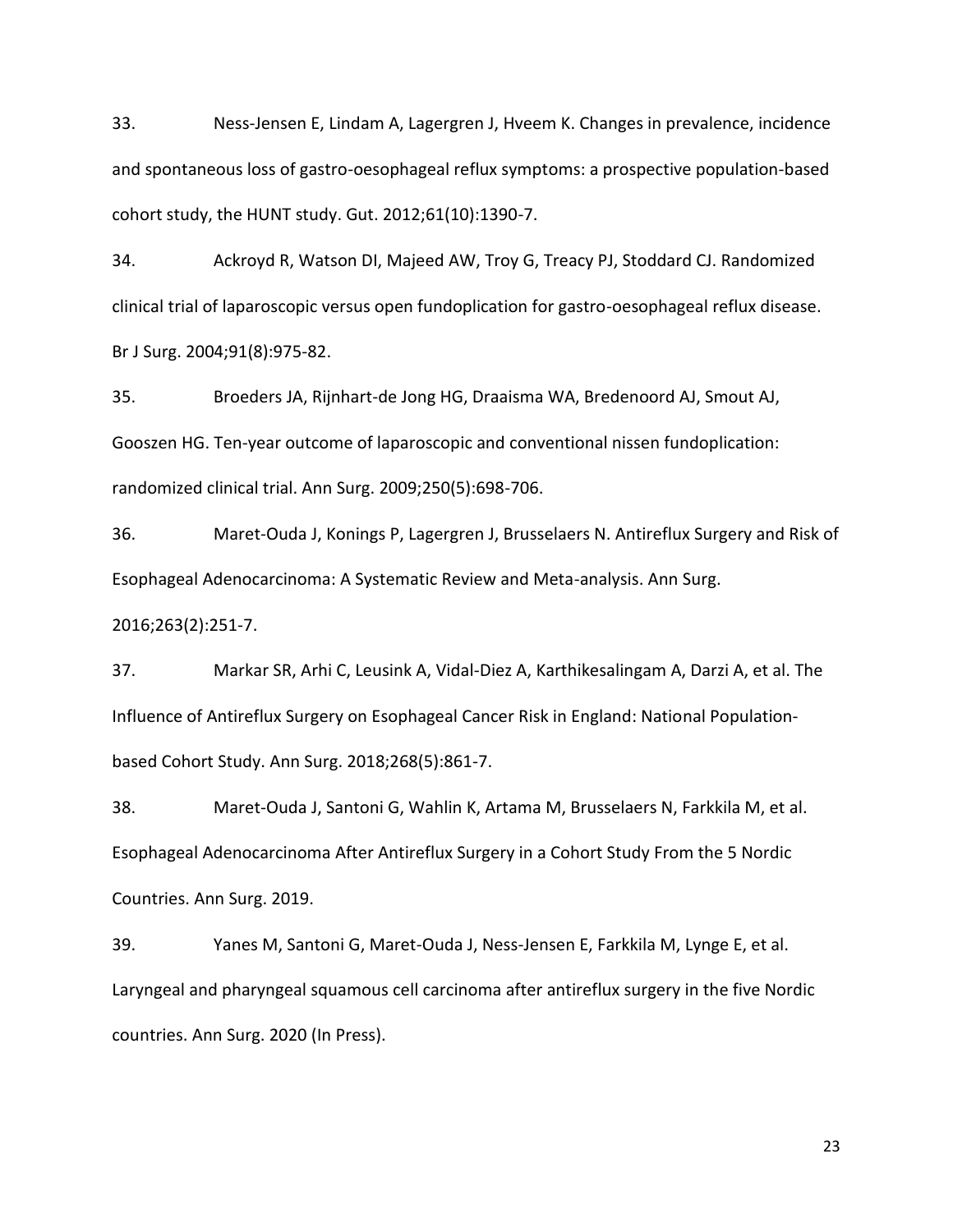40. Maret-Ouda J, Yanes M, Konings P, Brusselaers N, Lagergren J. Mortality from laparoscopic antireflux surgery in a nationwide cohort of the working-age population. Br J Surg. 2016;103(7):863-70.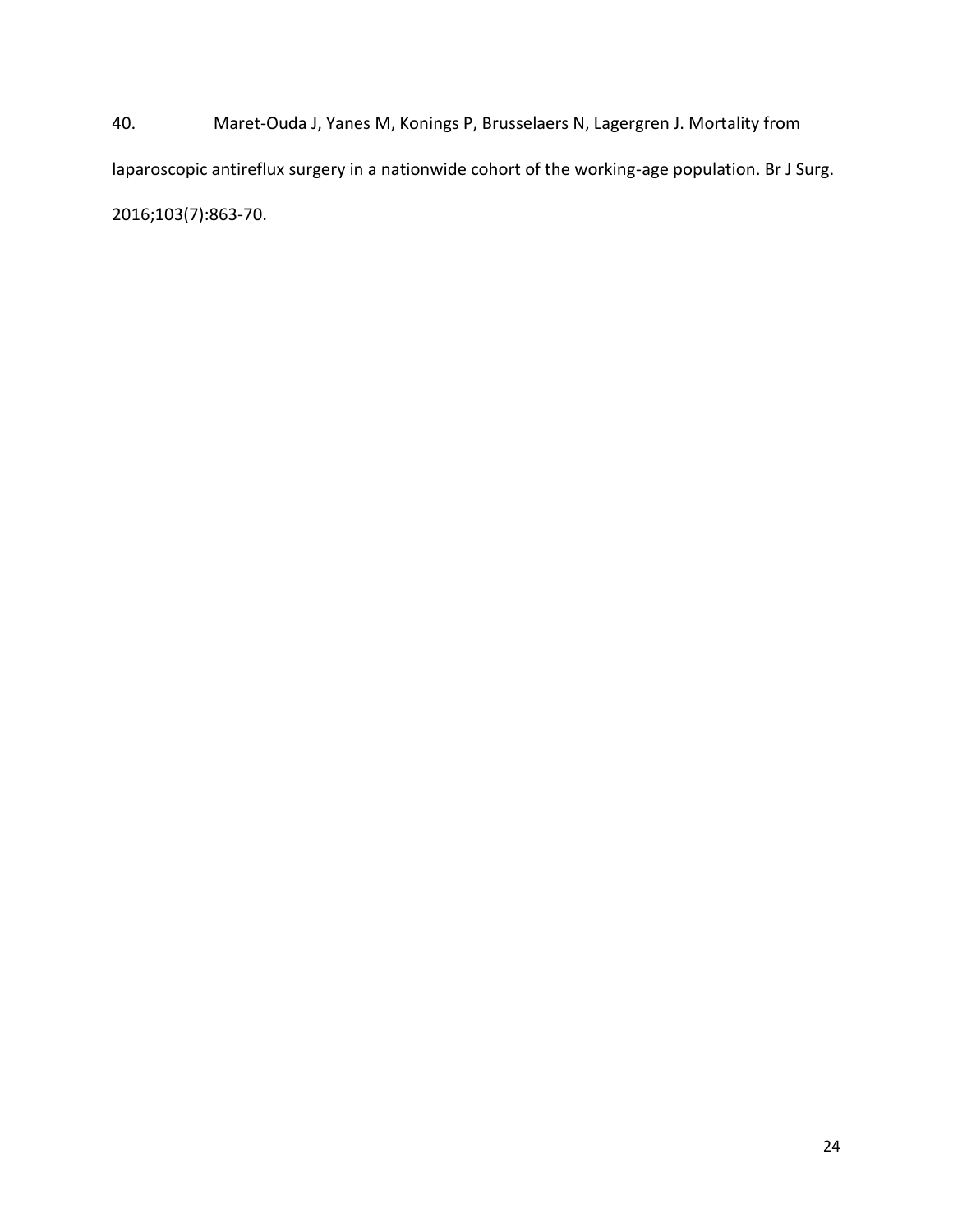|                                              | <b>Antireflux surgery</b> | <b>Antireflux medication</b> |
|----------------------------------------------|---------------------------|------------------------------|
|                                              | Number (%)                | Number (%)                   |
|                                              |                           |                              |
| <b>Patients</b>                              | 33,904 (100)              | 206,322 (100)*               |
| Person-years                                 | 445,594 (100)             | 1,851,087 (100)              |
| <b>Sex</b>                                   |                           |                              |
| Men                                          | 19,757 (58.3)             | 119,255 (57.8)               |
| Women                                        | 14,147 (41.7)             | 87,067 (42.2)                |
| Age at inclusion                             |                           |                              |
| <50 years                                    | 16,927 (49.9)             | 86,221 (41.8)                |
| 50-<65 years                                 | 13,959 (41.2)             | 86,517 (41.9)                |
| $>65$ years                                  | 3,018(8.9)                | 33,584 (16.3)                |
| <b>Calendar period at inclusion</b>          |                           |                              |
| 1980 - 1989                                  | 2,871(8.5)                | 18,458 (8.9)                 |
| 1990 - 1999                                  | 12,595 (37.1)             | 50,645 (24.5)                |
| 2000 - 2014                                  | 18,438 (54.4)             | 137,219 (66.5)               |
| <b>Charlson Comorbidity Index score</b>      |                           |                              |
| 0                                            | 31,172 (91.9)             | 173,499 (84.1)               |
| 1                                            | 2,466(7.3)                | 25,403 (12.3)                |
| $\geq$ 2                                     | 266(0.8)                  | 7,420 (3.6)                  |
| Surgical approach (1996 - 2014) <sup>†</sup> |                           |                              |
| Any approach                                 | 23,405 (69.0) [100]       | Not applicable               |
| Laparoscopic approach                        | 21,231 [90.7]             | Not applicable               |
| Open approach                                | 2,332 [8.9]               | Not applicable               |
| Converted to open                            | 93 [0.4]                  | Not applicable               |
| <b>Causes of mortality</b>                   |                           |                              |
| All causes                                   | 4,496 (13.3)              | 39,390 (19.1)                |
| Cardiovascular diseases                      | 2,159(6.4)                | 19,102 (9.3)                 |
| Respiratory diseases                         | 1,154(3.4)                | 10,229 (5.0)                 |
| Oesophageal cancer                           | 158 (0.5)                 | 964 (0.5)                    |
| Laryngeal or pharyngeal cancer               | 13(0.0)                   | 270(0.1)                     |
| Lung cancer                                  | 257(0.8)                  | 2,253(1.1)                   |

# **Table 1. Characteristics of patients with reflux oesophagitis or Barrett's oesophagus having undergone antireflux surgery with fundoplication or using antireflux medication**

\* Among the non-operated patients, 20,272 were included in the operated group after they were censored from the non-operated group at the date of admission to antireflux surgery.

ⱡ Restricted to the study period 1996-2014, from which data on antireflux surgery approach were available.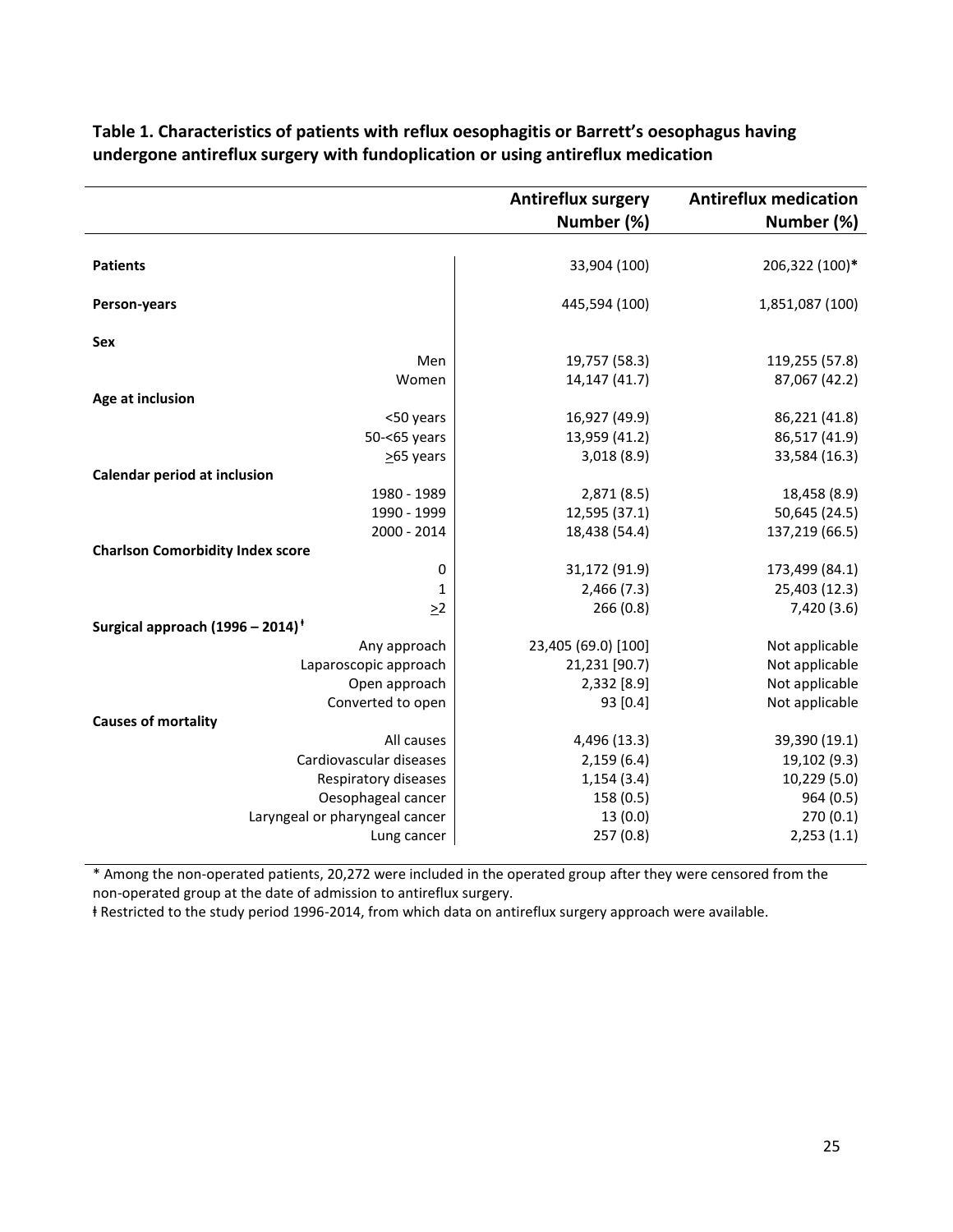**Table 2. All-cause mortality among patients with reflux oesophagitis or Barrett's oesophagus after antireflux surgery with fundoplication or antireflux medication, presented as hazard ratios (HR) with 95% confidence intervals (CI), with categorization by follow-up time, sex, age and comorbidity**

|                                         | <b>Antireflux medication</b> |            |                  |              | <b>Antireflux surgery</b> |                   |                                   |
|-----------------------------------------|------------------------------|------------|------------------|--------------|---------------------------|-------------------|-----------------------------------|
| All-cause mortality                     | Person-years                 | Deaths (n) | HR (95% CI)      | Person-years | Deaths (n)                | Crude HR (95% CI) | Adjusted <sup>+</sup> HR (95% CI) |
|                                         |                              |            |                  |              |                           |                   |                                   |
| Follow-up (years)                       |                              |            |                  |              |                           |                   |                                   |
| $0 - 34$                                | 1,851,087                    | 39,390     | 1.00 (reference) | 445,594      | 4,496                     | $0.46(0.45-0.48)$ | $0.61(0.58-0.63)$                 |
|                                         |                              |            |                  |              |                           |                   |                                   |
| $0-5$                                   | 820,023                      | 15,697     | 1.00 (reference) | 160,961      | 784                       | $0.26(0.24-0.28)$ | $0.41(0.38-0.45)$                 |
| $>5-10$                                 | 533,776                      | 9,121      | 1.00 (reference) | 134,328      | 991                       | $0.43(0.40-0.46)$ | $0.54(0.50-0.58)$                 |
| $>10-15$                                | 292,774                      | 6,871      | 1.00 (reference) | 89,095       | 1,116                     | $0.53(0.50-0.57)$ | $0.63(0.59-0.68)$                 |
| $>15$                                   | 204,513                      | 7,701      | 1.00 (reference) | 61,209       | 1,605                     | $0.71(0.67-0.75)$ | $0.76(0.72-0.81)$                 |
|                                         |                              |            |                  |              |                           |                   |                                   |
| Sex                                     |                              |            |                  |              |                           |                   |                                   |
| Men                                     | 1,068,442                    | 25,936     | 1.00 (reference) | 26,785       | 2,906                     | $0.44(0.42-0.45)$ | $0.59(0.56-0.61)$                 |
| Women                                   | 782,645                      | 13,454     | 1.00 (reference) | 178,009      | 1,595                     | $0.51(0.48-0.53)$ | $0.64(0.61-0.68)$                 |
|                                         |                              |            |                  |              |                           |                   |                                   |
| Age at inclusion (years)                |                              |            |                  |              |                           |                   |                                   |
| < 50                                    | 857,974                      | 7,771      | 1.00 (reference) | 229,931      | 1,125                     | $0.53(0.50-0.57)$ | $0.62(0.57-0.66)$                 |
| $50 - 65$                               | 744,085                      | 18,511     | 1.00 (reference) | 181,209      | 2,255                     | $0.48(0.45-0.50)$ | $0.59(0.56-0.62)$                 |
| $\geq 65$                               | 249,028                      | 13,108     | 1.00 (reference) | 34,454       | 1,116                     | $0.56(0.53-0.60)$ | $0.65(0.61-0.70)$                 |
|                                         |                              |            |                  |              |                           |                   |                                   |
| <b>Charlson Comorbidity Index score</b> |                              |            |                  |              |                           |                   |                                   |
| 0                                       | 1,625,326                    | 25,430     | 1.00 (reference) | 417,213      | 3,905                     | $0.56(0.54-0.58)$ | $0.62(0.59-0.64)$                 |
| 1                                       | 189,327                      | 9,765      | 1.00 (reference) | 26,207       | 505                       | $0.38(0.35-0.42)$ | $0.48(0.44-0.53)$                 |
| $\geq$ 2                                | 36,434                       | 4,195      | 1.00 (reference) | 2,174        | 86                        | $0.37(0.30-0.46)$ | $0.47(0.37 - 0.58)$               |
|                                         |                              |            |                  |              |                           |                   |                                   |

ⱡ Adjusted for sex, age, calendar period, country of residence, and Charlson Comorbidity Index score (excluding the variable analysed).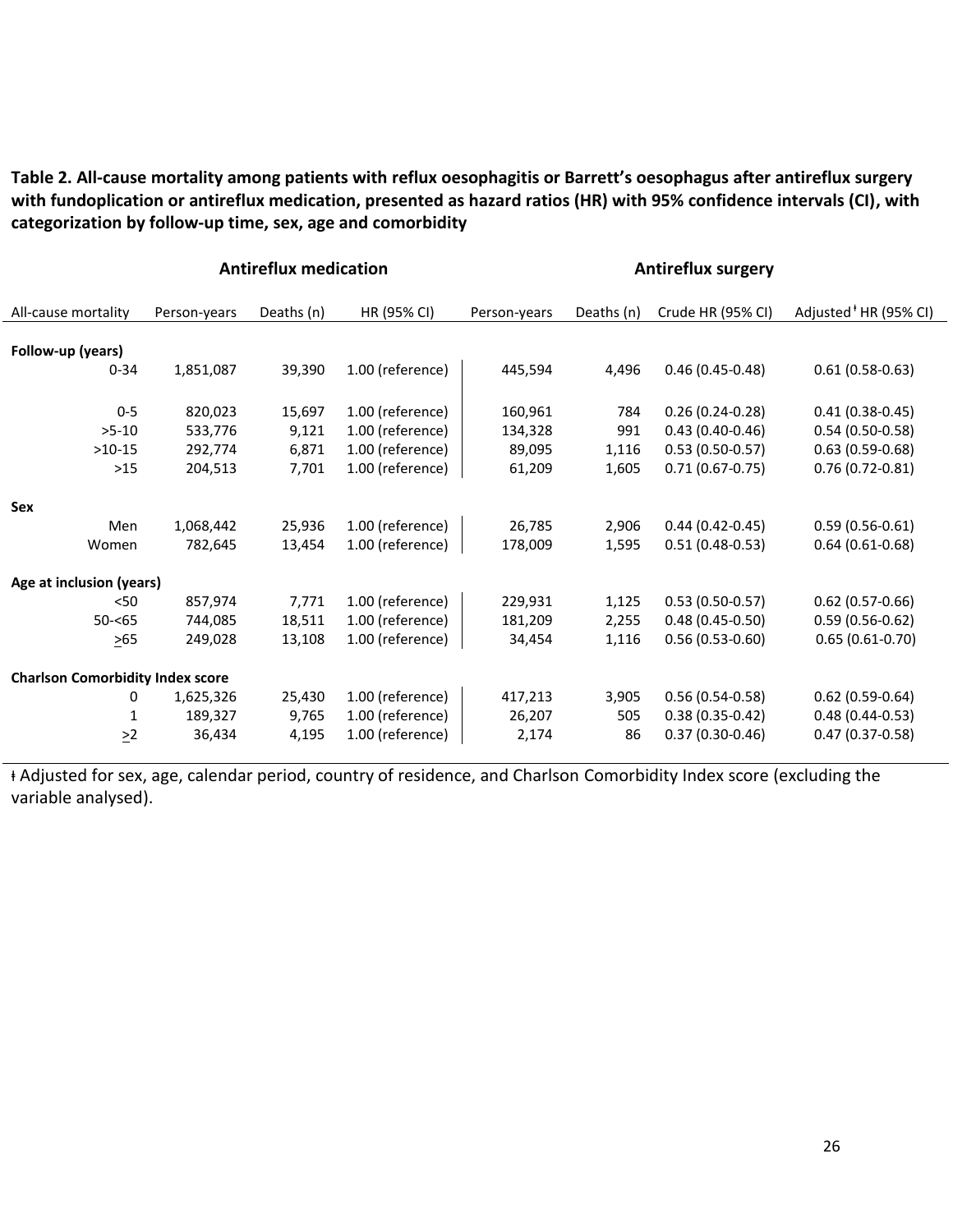**Table 3. All-cause mortality among patients with reflux oesophagitis or Barrett's oesophagus after laparoscopic or open antireflux surgery with fundoplication, or antireflux medication, presented as hazard ratios (HR) with 95% confidence intervals (CI), with categorization by follow-up, sex, age and comorbidity**

|                                         |                              |                  | Laparoscopic                 |                                      | Open                         |                                      |  |
|-----------------------------------------|------------------------------|------------------|------------------------------|--------------------------------------|------------------------------|--------------------------------------|--|
|                                         | <b>Antireflux medication</b> |                  | antireflux surgery           |                                      | antireflux surgery           |                                      |  |
| All-cause mortality                     | Deaths (n) /<br>Person-years | HR (95% CI)      | Deaths (n) /<br>Person-years | Adjusted <sup>+</sup> HR<br>(95% CI) | Deaths (n) /<br>Person-years | Adjusted <sup>+</sup> HR<br>(95% CI) |  |
| Follow-up (years)                       |                              |                  |                              |                                      |                              |                                      |  |
|                                         |                              |                  |                              |                                      |                              |                                      |  |
| $0 - 34$                                | 17,084/1,175,176             | 1.00 (reference) | 1,105/218,813                | $0.56(0.52-0.60)$                    | 251/28,292                   | $0.80(0.70-0.91)$                    |  |
|                                         |                              |                  |                              |                                      |                              |                                      |  |
| $0 - 5$                                 | 9,328/630,139                | 1.00 (reference) | 327/99,209                   | $0.45(0.40-0.51)$                    | 67/11,177                    | $0.70(0.54-0.89)$                    |  |
| $>5-10$                                 | 4,831/370,977                | 1.00 (reference) | 404/76,756                   | $0.55(0.48-0.63)$                    | 81/9,555                     | $0.72(0.56-0.92)$                    |  |
| $>10-15$                                | 2,547/152,771                | 1.00 (reference) | 324/38,550                   | $0.65(0.56-0.76)$                    | 83/6,401                     | $0.82(0.63-1.06)$                    |  |
| $>15$                                   | 378/21,288                   | 1.00 (reference) | 50/4,299                     | $0.82(0.54-1.23)$                    | 20/1,159                     | $1.08(0.60-1.94)$                    |  |
|                                         |                              |                  |                              |                                      |                              |                                      |  |
| Sex                                     |                              |                  |                              |                                      |                              |                                      |  |
| Men                                     | 11,223/659,885               | 1.00 (reference) | 709/126,331                  | $0.56(0.51-0.62)$                    | 142/15,615                   | $0.73(0.61-0.88)$                    |  |
| Women                                   | 5,861/515,291                | 1.00 (reference) | 396/92,482                   | $0.53(0.47-0.60)$                    | 109/12,677                   | $0.90(0.73-1.11)$                    |  |
|                                         |                              |                  |                              |                                      |                              |                                      |  |
| Age at inclusion (years)                |                              |                  |                              |                                      |                              |                                      |  |
| < 50                                    | 2,749/523,638                | 1.00 (reference) | 319/117,687                  | $0.64(0.55-0.74)$                    | 54/12,572                    | $1.05(0.78-1.41)$                    |  |
| $50 - 65$                               | 8,629/496,314                | 1.00 (reference) | 569/87,940                   | $0.51(0.46-0.57)$                    | 128/12,827                   | $0.76(0.62-0.92)$                    |  |
| $>65$                                   | 5,706/155,225                | 1.00 (reference) | 217/13,185                   | $0.56(0.47-0.66)$                    | 69/2,893                     | $0.76(0.58-0.98)$                    |  |
| <b>Charlson Comorbidity Index score</b> |                              |                  |                              |                                      |                              |                                      |  |
| 0                                       | 10,126/1,040,706             | 1.00 (reference) | 929/203,597                  | $0.61(0.56-0.67)$                    | 206/25,867                   | $0.89(0.76-1.04)$                    |  |
|                                         |                              |                  |                              |                                      |                              |                                      |  |
| 1                                       | 4,581/111,339                | 1.00 (reference) | 158/14,070                   | $0.41(0.35-0.50)$                    | 34/2,205                     | $0.54(0.38-0.77)$                    |  |
| $\geq$ 2                                | 2,377/23,131                 | 1.00 (reference) | 18/1,146                     | $0.25(0.15-0.40)$                    | 11/220                       | $0.65(0.35-1.19)$                    |  |

ⱡ Adjusted for sex, age, calendar period, country of residence, and Charlson Comorbidity Index score (excluding the variable analysed).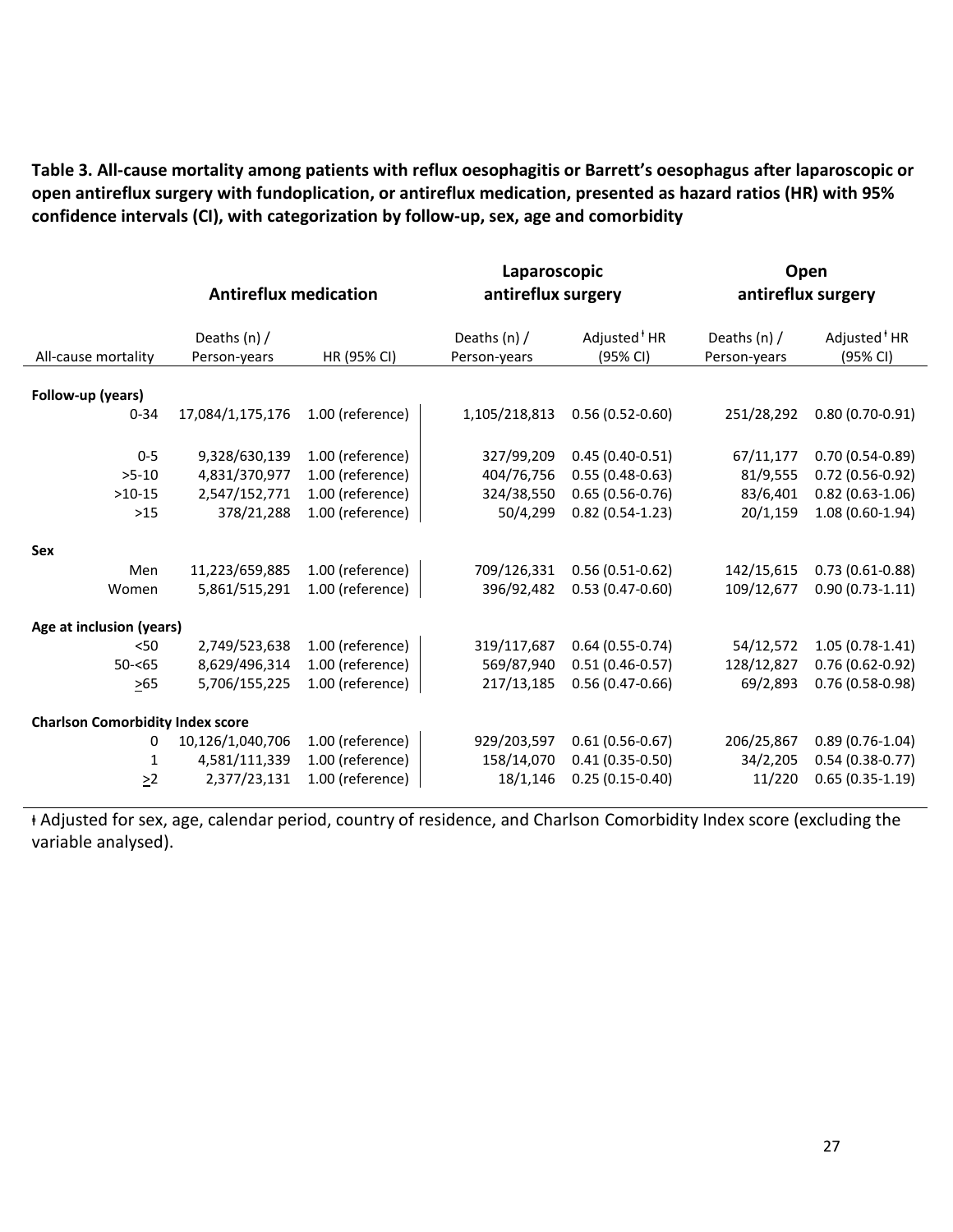**Table 4. Disease-specific mortality among patients with reflux oesophagitis or Barrett's oesophagus after antireflux surgery with fundoplication or antireflux medication, presented as hazard ratios (HR) with 95% confidence intervals (CI), categorized according to follow-up time**

|                                | <b>Antireflux medication</b> |                  | <b>Antireflux surgery</b> |                     |                                   |  |  |
|--------------------------------|------------------------------|------------------|---------------------------|---------------------|-----------------------------------|--|--|
| Cause of death                 | Deaths (n)                   | HR (95% CI)      | Deaths (n)                | Crude HR (95% CI)   | Adjusted <sup>+</sup> HR (95% CI) |  |  |
| <b>Cardiovascular disease</b>  |                              |                  |                           |                     |                                   |  |  |
| Follow-up (years)              |                              |                  |                           |                     |                                   |  |  |
| $0 - 34$                       | 19,102                       | 1.00 (reference) | 2,159                     | $0.45(0.43 - 0.47)$ | $0.58(0.55-0.61)$                 |  |  |
| $0 - 5$                        | 6,714                        | 1.00 (reference) | 286                       | $0.22(0.20-0.25)$   | $0.37(0.32 - 0.42)$               |  |  |
| $>5-10$                        | 4,478                        | 1.00 (reference) | 441                       | $0.39(0.36 - 0.43)$ | $0.49(0.44 - 0.55)$               |  |  |
| $>10-15$                       | 3,609                        | 1.00 (reference) | 557                       | $0.50(0.46 - 0.55)$ | $0.59(0.53-0.66)$                 |  |  |
| $>15$                          | 4,301                        | 1.00 (reference) | 875                       | $0.69(0.64-0.75)$   | $0.72(0.66-0.78)$                 |  |  |
| <b>Respiratory disease</b>     |                              |                  |                           |                     |                                   |  |  |
| Follow-up (years)              |                              |                  |                           |                     |                                   |  |  |
| $0 - 34$                       | 10,229                       | 1.00 (reference) | 1,154                     | $0.44(0.42 - 0.47)$ | $0.62$ (0.57-0.66)                |  |  |
| $0 - 5$                        | 3,404                        | 1.00 (reference) | 130                       | $0.20(0.17-0.23)$   | $0.36(0.30-0.44)$                 |  |  |
| $>5-10$                        | 2,440                        | 1.00 (reference) | 214                       | $0.35(0.30-0.40)$   | $0.48(0.41 - 0.57)$               |  |  |
| $>10-15$                       | 2,003                        | 1.00 (reference) | 294                       | $0.48(0.42 - 0.54)$ | $0.60(0.52 - 0.69)$               |  |  |
| $>15$                          | 2,382                        | 1.00 (reference) | 516                       | $0.74(0.67-0.82)$   | $0.82(0.74-0.92)$                 |  |  |
| <b>Oesophageal cancer</b>      |                              |                  |                           |                     |                                   |  |  |
| Follow-up (years)              |                              |                  |                           |                     |                                   |  |  |
| $0 - 34$                       | 964                          | 1.00 (reference) | 158                       | $0.69(0.58-0.82)$   | 1.05 (0.87-1.28)                  |  |  |
| $0 - 5$                        | 503                          | 1.00 (reference) | 28                        | $0.29(0.20-0.43)$   | $0.56(0.37-0.84)$                 |  |  |
| $>5-10$                        | 178                          | 1.00 (reference) | 32                        | $0.71(0.49-1.03)$   | 1.25 (0.83-1.89)                  |  |  |
| $>10-15$                       | 142                          | 1.00 (reference) | 52                        | $1.20(0.87-1.65)$   | 1.82 (1.27-2.61)                  |  |  |
| $>15$                          | 141                          | 1.00 (reference) | 46                        | $1.13(0.81 - 1.58)$ | $1.09(0.74-1.60)$                 |  |  |
| Laryngeal or pharyngeal cancer |                              |                  |                           |                     |                                   |  |  |
| Follow-up (years)              |                              |                  |                           |                     |                                   |  |  |
| $0 - 34$                       | 270                          | 1.00 (reference) | 13                        | $0.19(0.11-0.33)$   | $0.35(0.19-0.65)$                 |  |  |
| $0 - 5$                        | 93                           | 1.00 (reference) | 3                         | $0.17(0.05-0.52)$   | $0.43(0.13-1.48)$                 |  |  |
| $>5-10$                        | 77                           | 1.00 (reference) | 5                         | $0.26(0.10-0.63)$   | $0.67(0.27-1.67)$                 |  |  |
| $>10-15$                       | 51                           | 1.00 (reference) | 3                         | $0.20(0.06-0.62)$   | $0.21(0.05-0.80)$                 |  |  |
| >15                            | 49                           | 1.00 (reference) | 2                         | $0.14(0.03-0.56)$   | $0.18(0.04 - 0.81)$               |  |  |
| Lung cancer                    |                              |                  |                           |                     |                                   |  |  |
| Follow-up (years)              |                              |                  |                           |                     |                                   |  |  |
| $0 - 34$                       | 2,253                        | 1.00 (reference) | 257                       | $0.45(0.40-0.51)$   | $0.67(0.58-0.80)$                 |  |  |
| $0 - 5$                        | 771                          | 1.00 (reference) | 34                        | $0.23(0.16-0.32)$   | $0.41(0.28-0.61)$                 |  |  |
| $>5-10$                        | 616                          | 1.00 (reference) | 71                        | $0.46(0.36 - 0.58)$ | $0.75(0.56-0.99)$                 |  |  |
| $>10-15$                       | 438                          | 1.00 (reference) | 76                        | $0.57(0.45-0.73)$   | $0.76(0.56-1.01)$                 |  |  |
| $>15$                          | 428                          | 1.00 (reference) | 76                        | $0.60(0.47 - 0.77)$ | 0.72 (0.54-0.94)                  |  |  |
|                                |                              |                  |                           |                     |                                   |  |  |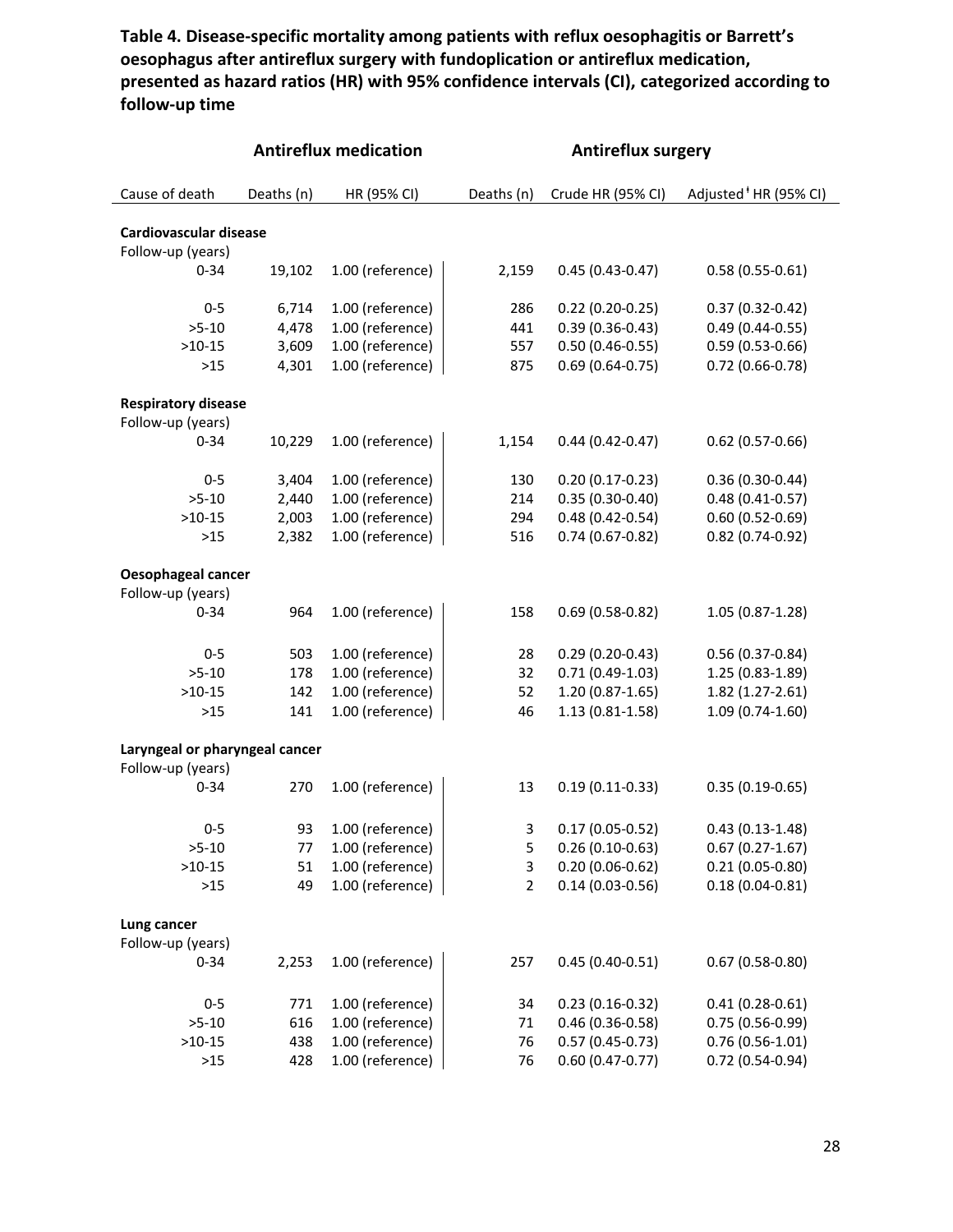ⱡ Adjusted for sex, age, calendar period, country of residence, and Charlson Comorbidity Index score.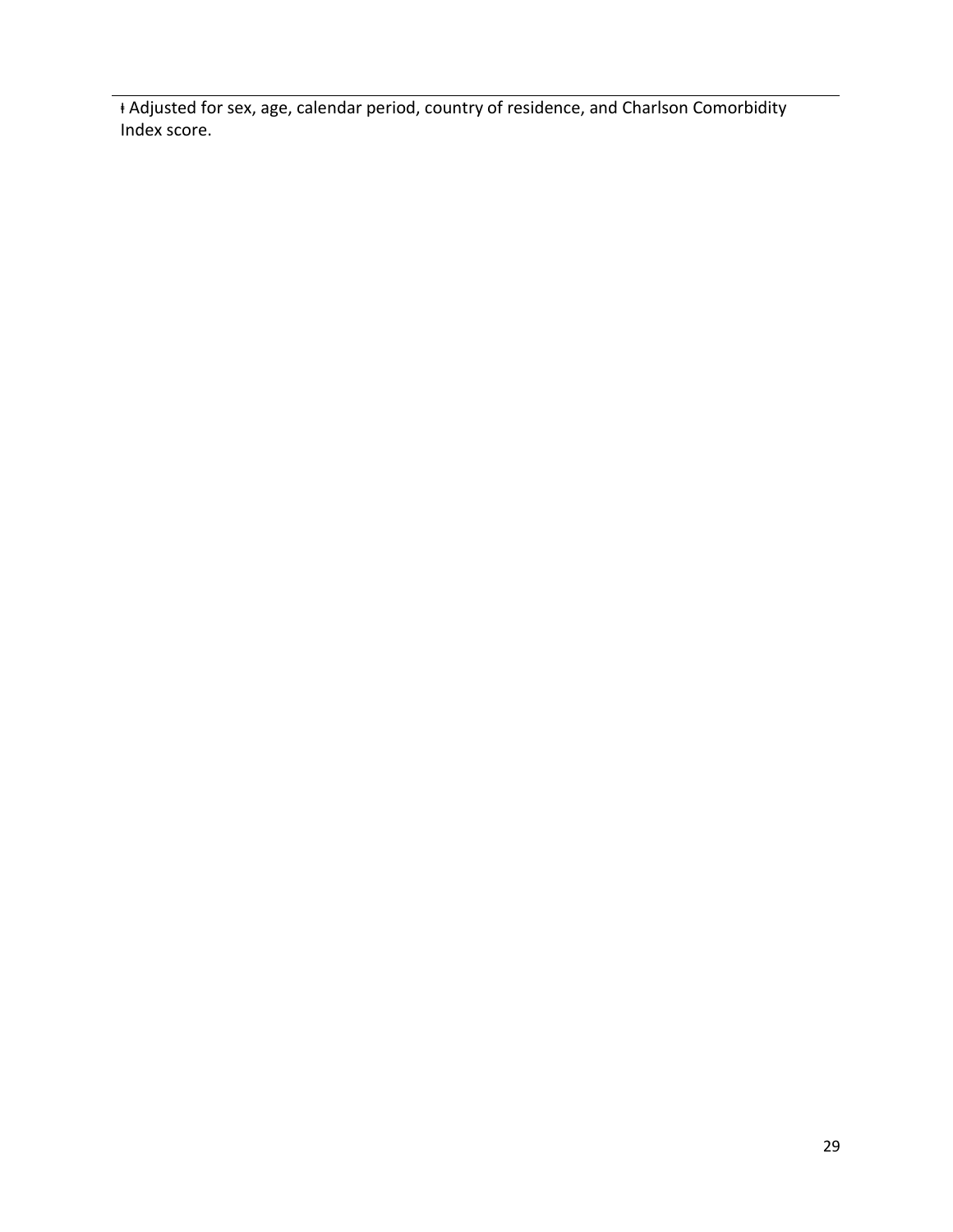# **Figure legends**

Figure 1. Kaplan-Meier survival plot of all-cause mortality in patients with reflux esophagitis or Barrett's oesophagus having undergone antireflux surgery with fundoplication or using antireflux medication.

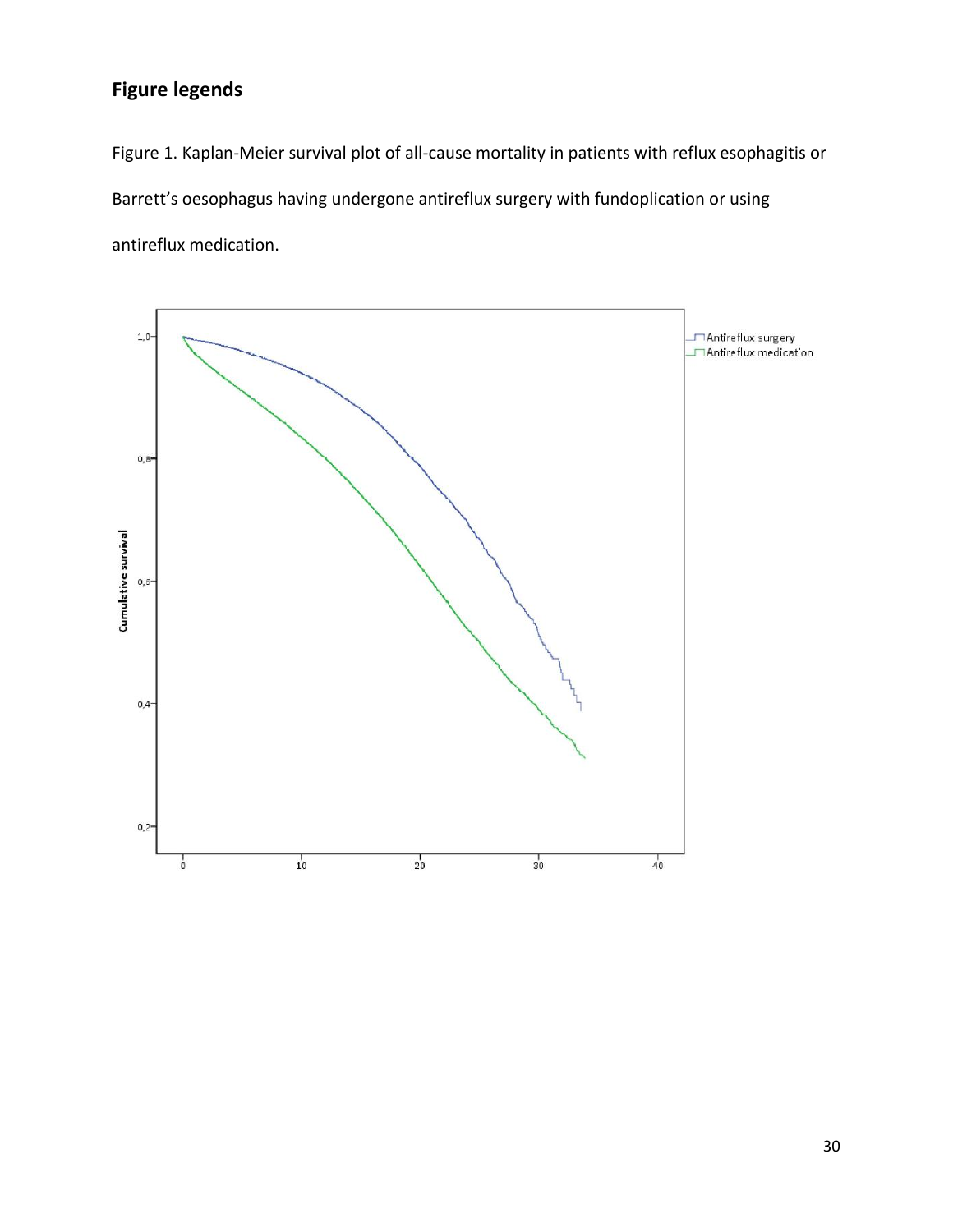# **Supplementary Table 1. Codes defining cohort members with reflux oesophagitis or Barrett's oesophagus and those who had undergone antireflux surgery with fundoplication**

|                                                                                                      | Sweden                                                         | <b>Finland</b>                                                               | <b>Denmark</b>                        | Iceland       |  |  |  |  |
|------------------------------------------------------------------------------------------------------|----------------------------------------------------------------|------------------------------------------------------------------------------|---------------------------------------|---------------|--|--|--|--|
| Severe gastro-oesophageal reflux disease                                                             |                                                                |                                                                              |                                       |               |  |  |  |  |
| Reflux oesophagitis                                                                                  | ICD-8: 530.93,<br>530.94<br>ICD-9: 530B, 530C<br>ICD-10: K21.0 | ICD-8: 530.93,<br>530.94<br>ICD-9: 5301A,<br>5301C-D, 5301X<br>ICD-10: K21.0 | ICD-8: 530.90<br>ICD-10: DK21.0       | ICD-10: K21.0 |  |  |  |  |
| Barrett's oesophagus                                                                                 | ICD-10: K22.7                                                  | ICD-9: 5301B<br>ICD-10: K22.7                                                | ICD-10: DK22.7                        | ICD-10: 22.7  |  |  |  |  |
|                                                                                                      |                                                                | Any antireflux surgery                                                       |                                       |               |  |  |  |  |
| Historical codes prior to<br>1997                                                                    | 4272                                                           | 6241, 6242, 6249,<br>6251, 6259                                              | 4054, 4056, 4074,<br>4076, 4080, 4084 |               |  |  |  |  |
| Antireflux surgery                                                                                   | JBC00, JBC01                                                   | JBC00, JBC01                                                                 | KJBC00, KJBC01                        | JBC00, JBC01  |  |  |  |  |
| Other surgeries of the<br>diaphragm and due to<br>gastro-oesophageal<br>reflux disease               | JBW96, JBW97                                                   | JBW96, JBW97                                                                 | KJBW96, KJBW97                        | JBW96, JBW97  |  |  |  |  |
| Laparoscopic antireflux surgery                                                                      |                                                                |                                                                              |                                       |               |  |  |  |  |
| Laparoscopic antireflux<br>surgery                                                                   | JBC01                                                          | JBC01                                                                        | KJBC01                                | JBC01         |  |  |  |  |
| Other laparoscopic<br>surgery of the<br>diaphragm and due to<br>gastro-oesophageal<br>reflux disease | JBW97                                                          | JBW96, JBW97                                                                 | KJBW96, KJBW97                        | JBW96, JBW97  |  |  |  |  |